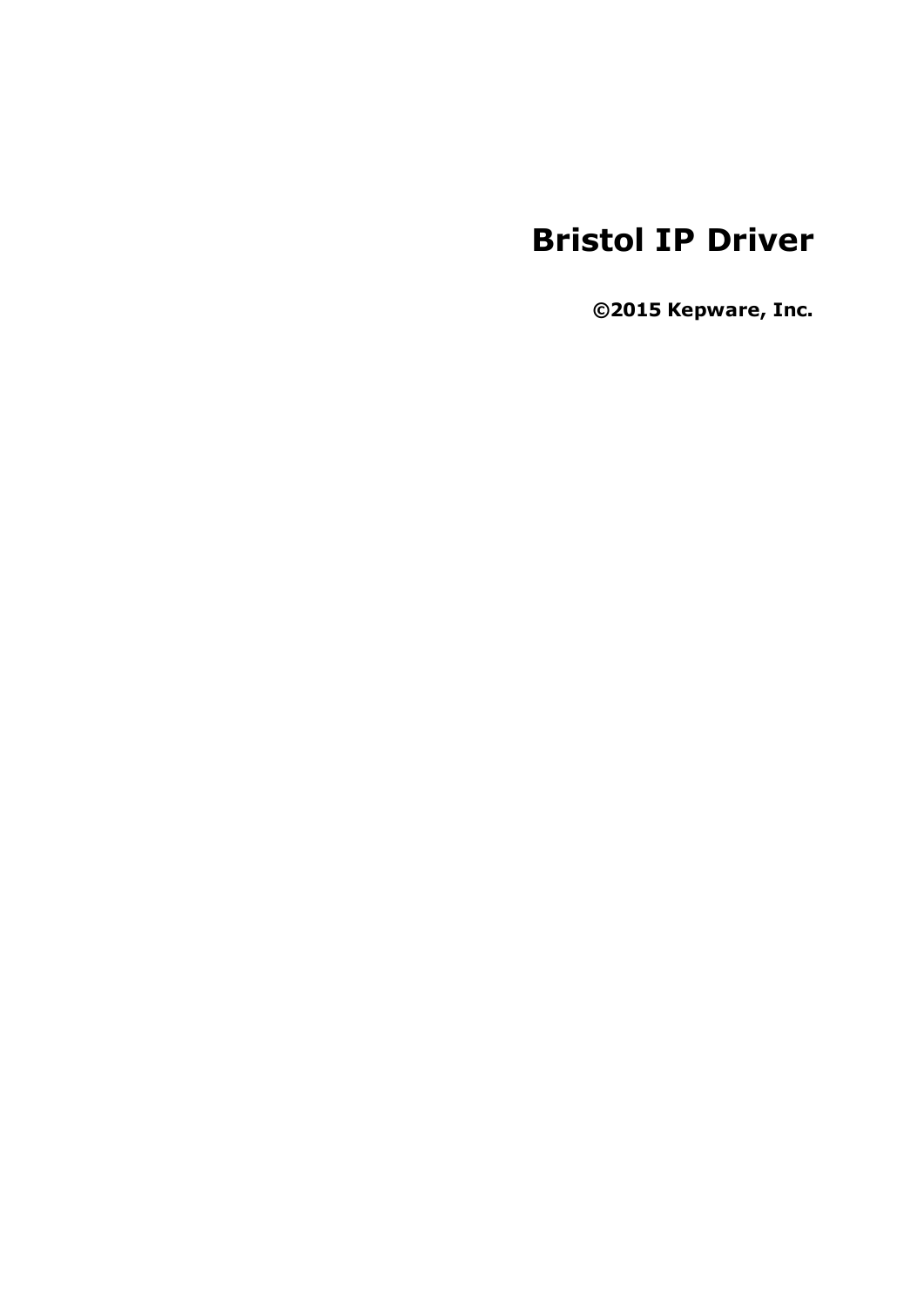# <span id="page-1-0"></span>**Table of Contents**

| <operation> on device <device name=""> signal <signal> caused an overflow. Some data has</signal></device></operation>                                                                                      |  |
|-------------------------------------------------------------------------------------------------------------------------------------------------------------------------------------------------------------|--|
| <operation> on device <device name=""> signal <signal> failed. The device does not contain</signal></device></operation>                                                                                    |  |
| <operation> on device <device name=""> signal <signal> failed. The device requires higher</signal></device></operation>                                                                                     |  |
| <operation> on device <device name=""> signal <signal> failed. The request was malformed or</signal></device></operation>                                                                                   |  |
| A read by address failed because the MSD version for device < device name> changed. The<br>driver is sending read by name requests to get the updated MSD version from the device.  18                      |  |
| A write by address failed because the MSD version for device < device name> changed. The                                                                                                                    |  |
| Failed to send a request to device < device >. The device is not communicating.  19                                                                                                                         |  |
| Failed to send a request to device < device >. The packet is malformed or too large. 19                                                                                                                     |  |
|                                                                                                                                                                                                             |  |
|                                                                                                                                                                                                             |  |
|                                                                                                                                                                                                             |  |
| Read failed on device <device> address <address>. The server expects this address to be of</address></device>                                                                                               |  |
| The response received from device <device> contains an invalid sequence number. Review</device>                                                                                                             |  |
|                                                                                                                                                                                                             |  |
| The response received from device < device> is too large (% <count> bytes). The data is lost. .22</count>                                                                                                   |  |
|                                                                                                                                                                                                             |  |
| The string written to device <device>, address <address> is too long. The maximum<br/>supported string is <count> characters. The write will continue as is, but the device will</count></address></device> |  |
|                                                                                                                                                                                                             |  |
|                                                                                                                                                                                                             |  |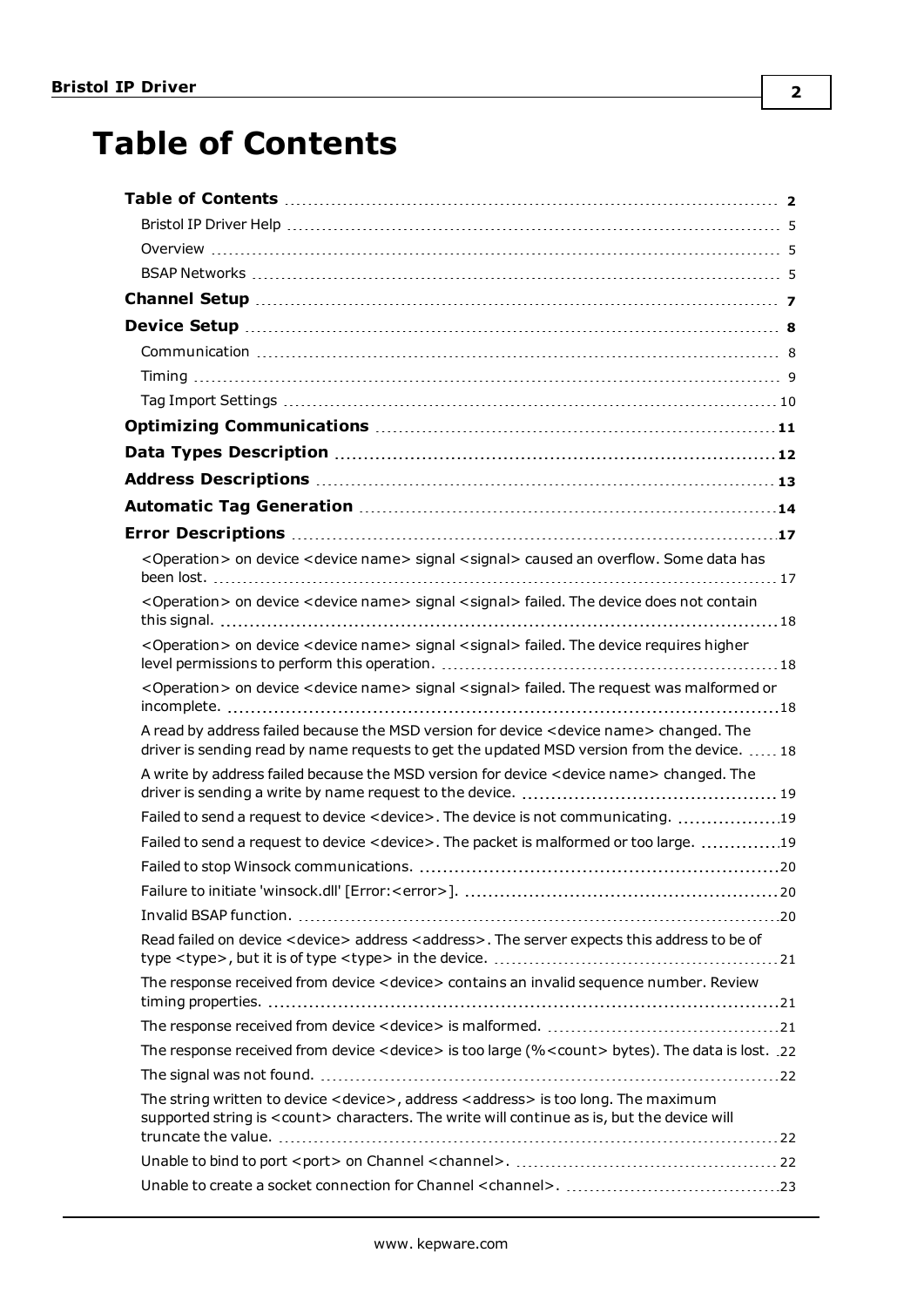| Write to device <device name=""> signal <signal> failed. The write value is invalid. Make sure</signal></device>    |  |
|---------------------------------------------------------------------------------------------------------------------|--|
|                                                                                                                     |  |
| Write to device <device name=""> signal <signal> failed. The signal's manual inhibit attribute is</signal></device> |  |
| Unable to generate a tag database for device < device name>. Reason: Import file does not                           |  |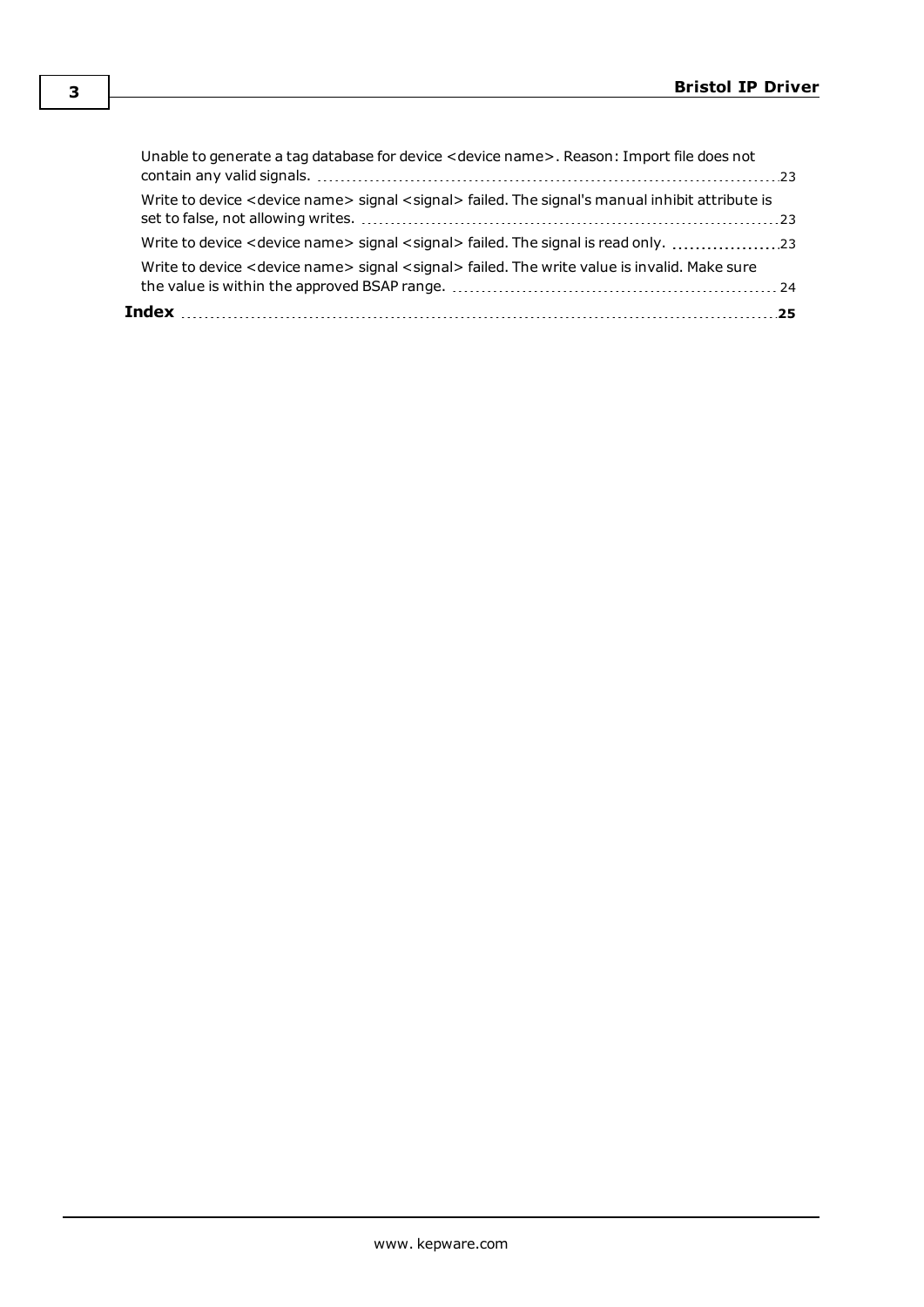**4**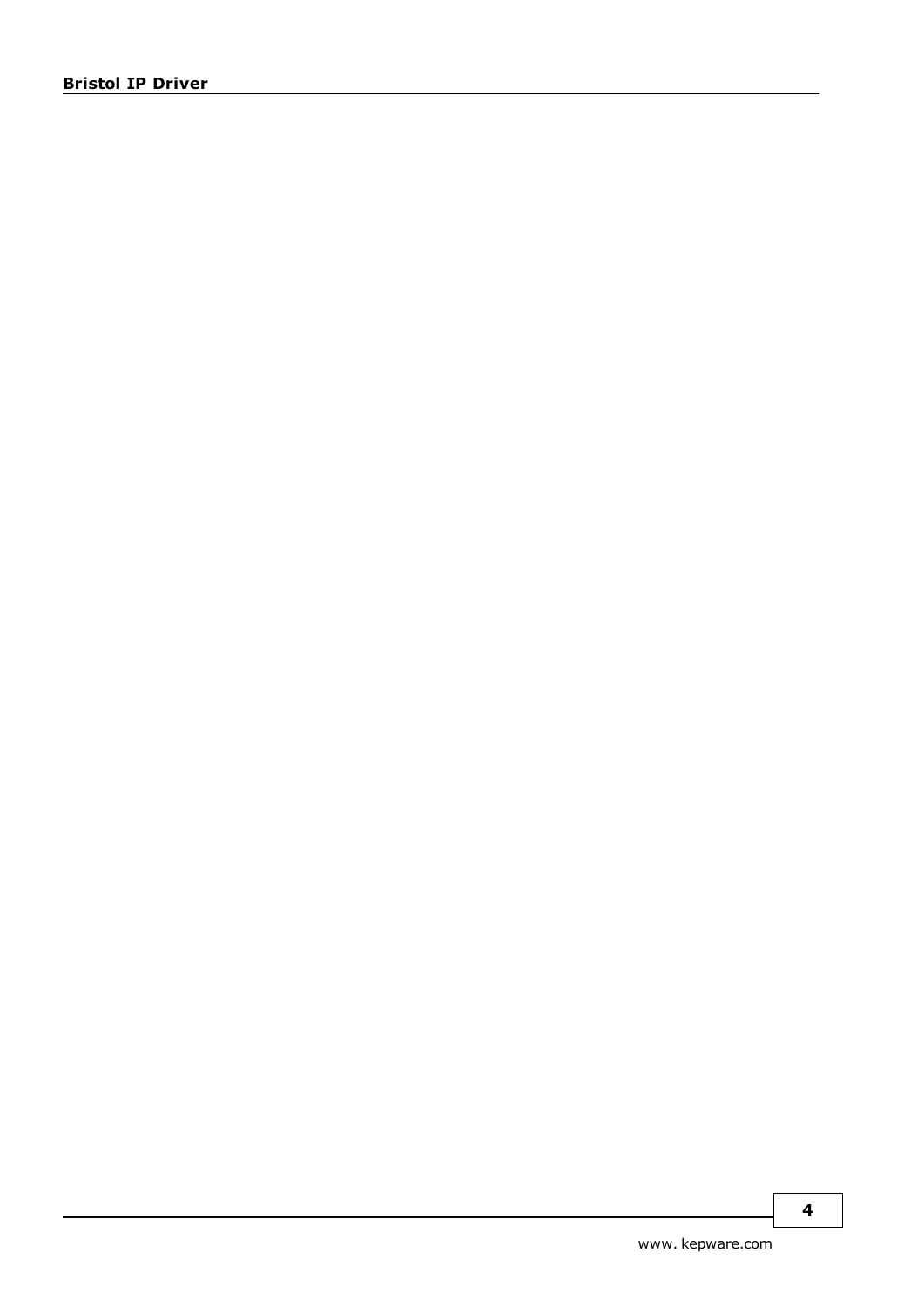## <span id="page-4-0"></span>**Bristol IP Driver Help**

Help version 1.014

#### **CONTENTS**

**[Overview](#page-4-1)** What is the Bristol IP Driver?

#### **[Channel](#page-6-0) Setup**

How do I configure channels for use with this driver?

#### **[Device](#page-7-0) Setup**

How do I configure a device for use with this driver?

#### **Optimizing [Communications](#page-10-0)** How do I optimize communications on the Bristol IP Driver?

#### **Data Types [Description](#page-11-0)**

What data types are supported by this driver?

#### **Address [Descriptions](#page-12-0)**

How do I address a data location on the Bristol IP Driver?

#### **Automatic Tag [Generation](#page-13-0)**

How can I easily configure tags for this driver?

#### **Error [Descriptions](#page-16-0)**

<span id="page-4-1"></span>What error messages are produced by the Bristol IP Driver?

#### **Overview**

The Bristol IP Driver provides a reliable way to communicate with DPC and ControlWave devices. It supports communications to both Ethernet-enabled Bristol devices and to serial Bristol devices (through an Ethernetenabled Bristol device acting as a gateway). It supports Network 3000 Series (DPC 33xx) and ControlWave devices. For more information, refer to **[Device](#page-7-0) Setup**.

#### <span id="page-4-2"></span>**BSAP Networks**

The image below displays a typical Bristol IP Driver configuration. The devices are physical devices. The server channels and devices are not displayed for simplicity.



The Bristol IP Driver communicates to Master or Slave devices using Ethernet (UDP). Communications to Master devices are direct: the driver sends a request to the device and it responds. Communications to Slave devices are indirect: the driver sends a request through the Master device. In most configurations, Slave devices communicate over serial to the Master.

**Note:** BSAP allows six levels of hierarchy including the Master device, or five levels of hierarchy below the Master device. Each level below the Master device can have a maximum of 128 devices.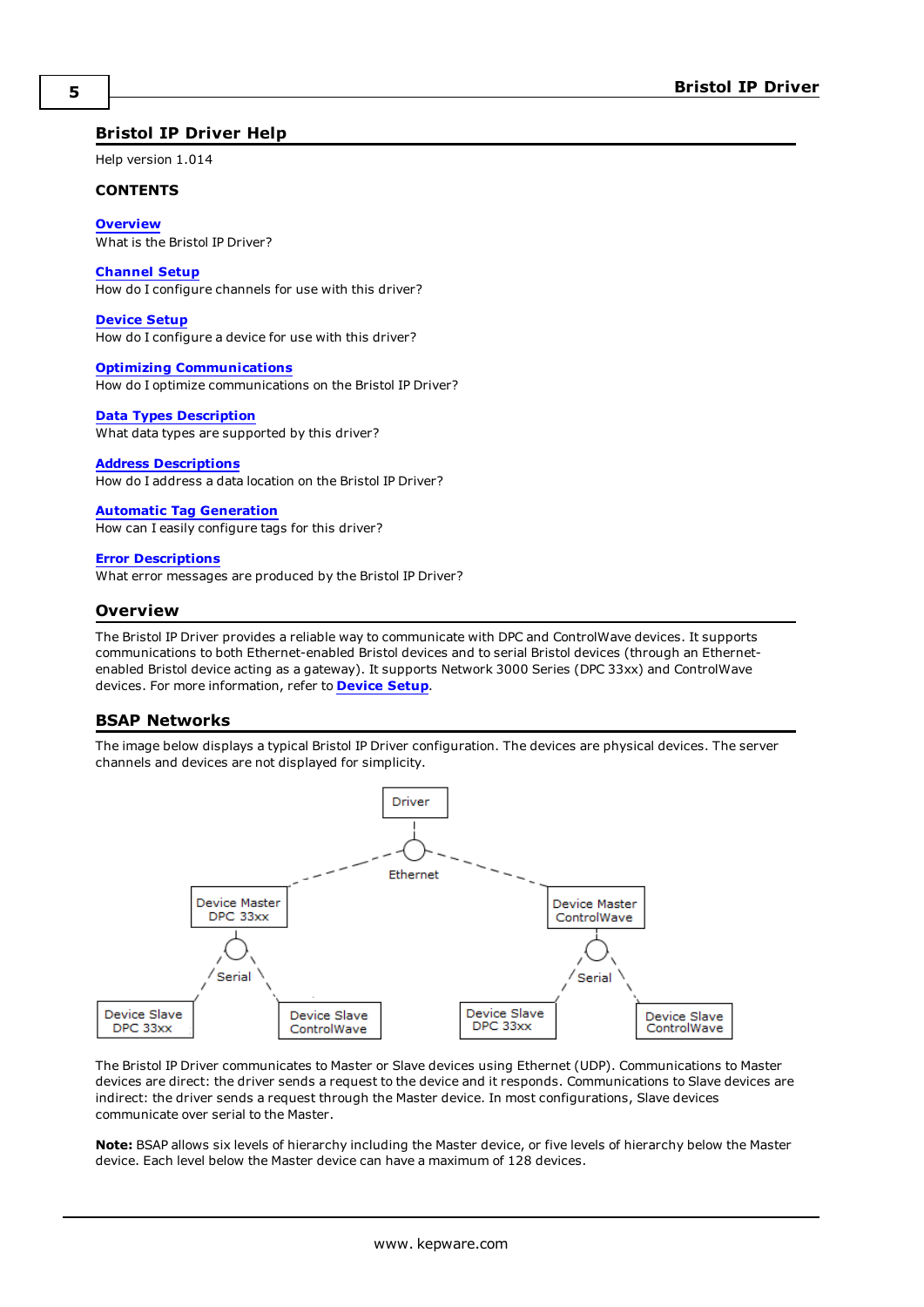#### **Operations By Symbolic Name vs. By Address**

Bristol IP devices support reads and writes by address or by symbolic name. Reads and writes by symbolic name are usually less efficient because the request contains the signal name in ASCII format. Reads and writes by address are usually more efficient because the address is only two bytes. The driver will request by address whenever possible.

#### **Supported BSAP Functions**

The Bristol IP Driver supports a set of Bristol BSAP functions that are a subset of those available in the Remote Database Access (RDB) specification. All request types have the ability to request more than one signal at a time. For efficiency, the driver will include multiple signals in a request whenever possible.

**Note:** Requests can be made using either the signal's symbolic name or the signal's address (which is generally more efficient).

| <b>Operation</b>              | <b>Description</b>                                                                                          |
|-------------------------------|-------------------------------------------------------------------------------------------------------------|
| Read Signal By Address        | Read one or more signals using the two byte address.                                                        |
| Read Signal By Symbolic Name  | Read one or more signals by signal name. Request the signal's two byte<br>address in addition to the value. |
| Write Signal By Address       | Write one or more signals using the two byte address.                                                       |
| Write Signal By Symbolic Name | Write one or more signals by signal name.                                                                   |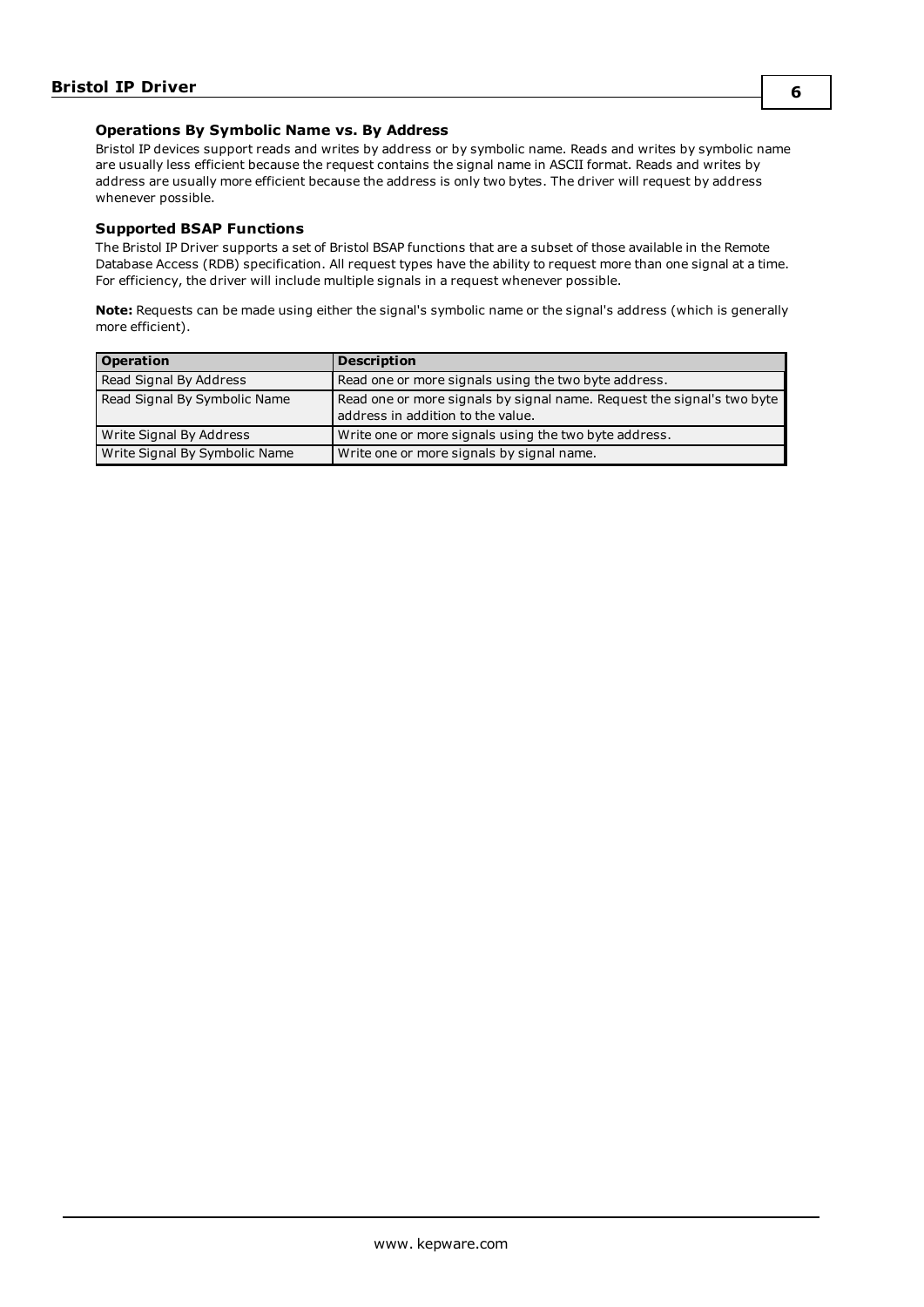## <span id="page-6-0"></span>**Channel Setup**

#### **Network Interface**

The Network Interface dialog specifies the Network Interface Controller (NIC) over which the channel will communicate. Each channel must have a unique NIC and port. For example, two Bristol channels cannot be bound to the default NIC on Port 1234: only one channel can bind to the port and communicate.

**Note:** The default adapter is the adapter bound to the machine hostname.

#### **Communication Serialization**

The Bristol IP Driver supports Communication Serialization, which specifies whether data transmissions should be limited to one channel at a time. For more information, refer to "Channel Properties - Advanced" in the server help file.

#### **Local Port**

The Local Port dialog specifies the port that all devices under the channel will use for communications.

| New Channel - Local Port | $\mathbf{x}$                                                                                     |  |
|--------------------------|--------------------------------------------------------------------------------------------------|--|
| $-9$                     | Enter the UDP port number devices on this network<br>use. The standard BSAP port number is 1234. |  |
|                          | 234<br>UDP port (decimal):                                                                       |  |
|                          | $<$ Back<br>Cancel<br>$N$ ext ><br>Help                                                          |  |

Description of the parameter is as follows:

**UDP Port:** This parameter specifies the local port to which the channel will be bound. The default setting for most Bristol devices is 1234. Users that change the UDP Port may also need to change the device configuration to communicate with the port.

**Note:** This driver supports additional channel settings. For more information, refer to "What is a Channel?" in the server help file.

**7**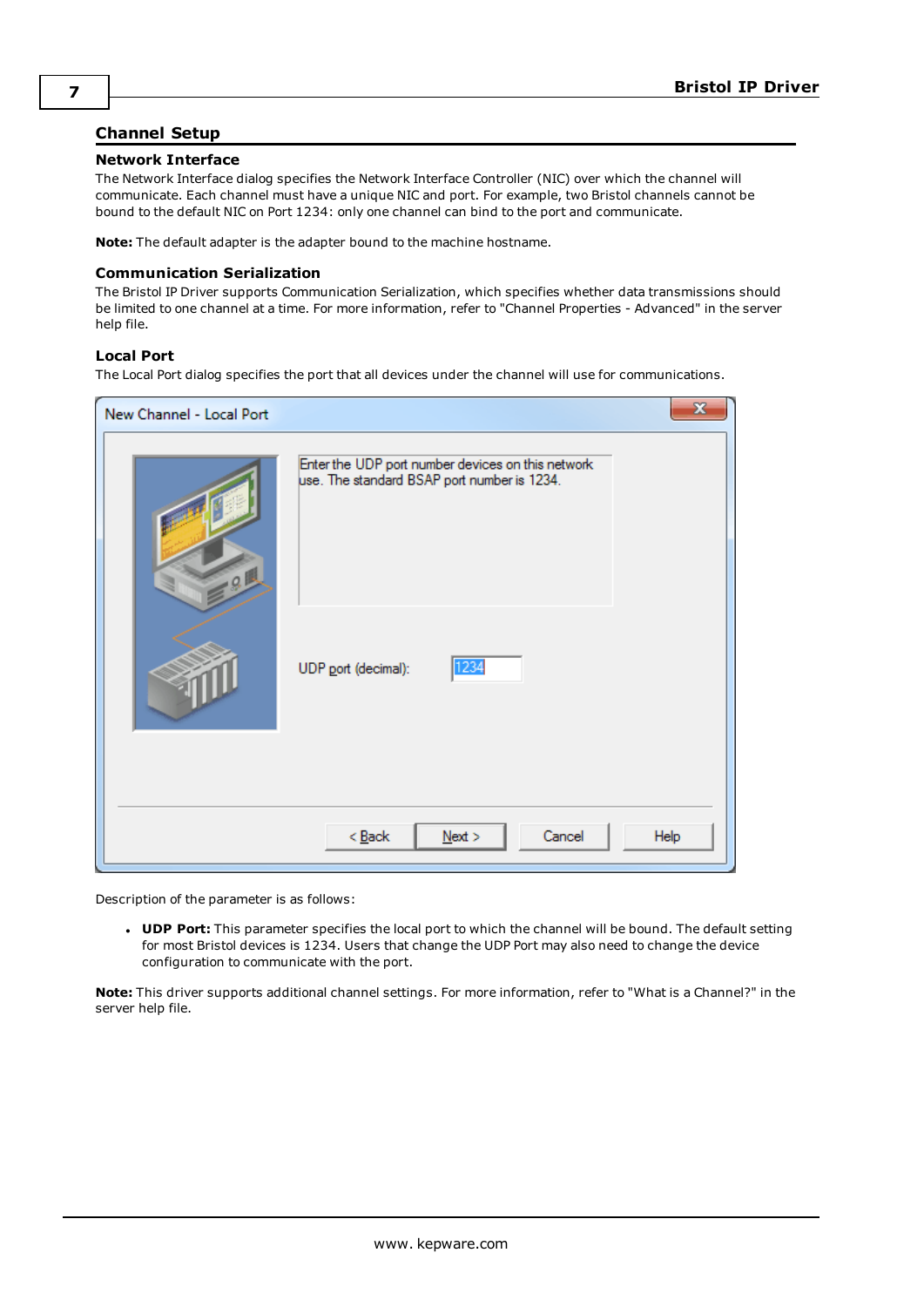### <span id="page-7-0"></span>**Device Setup**

#### **Supported Devices**

- <sup>l</sup> Network 3000 Series (DPC 33xx) devices with BSAP IP (Ethernet) support. 386EX Protected Mode DPC3330 and DPC 3335 with PES03/PEX03 or newer Firmware is required.
- <sup>l</sup> ControlWave devices with BSAP IP (Ethernet) support. ControlWave Micro CWP/LPS/CWR 02.00 or newer Firmware is required.

#### **Communication Protocol**

Bristol BSAP IP Protocol (UDP)

#### **Maximum Number of Channels and Devices**

The maximum number of channels supported by this driver is 256. The maximum number of devices supported is 8192.

#### <span id="page-7-1"></span>**Communication**

The Communication dialog specifies the device's communication settings.

| X<br>New Device - Communication          |                                                                                                             |                                |  |  |
|------------------------------------------|-------------------------------------------------------------------------------------------------------------|--------------------------------|--|--|
|                                          | Specify the Global Address of the RTU. For local<br>devices, enter 0.<br>Specify the IP Address of the RTU. |                                |  |  |
| 9                                        | Specify the UDP port of the RTU.<br>Specify the maximum number of bytes per each read or<br>write request.  |                                |  |  |
|                                          | RTU Global Address (hex):<br>RTU IP Address:<br>RTU UDP Port Number (dec):<br>Maximum Bytes Per Request:    | 255.255.255.255<br>1234<br>256 |  |  |
| Cancel<br>< <u>B</u> ack<br>Next<br>Help |                                                                                                             |                                |  |  |

Descriptions of the parameters are as follows:

<sup>l</sup> **RTU Global Address:** This parameter specifies the hex address of the device. For Master devices, the default setting is 0. For Slave devices, the default setting is non-zero. To find the address in OpenBSI NetView, right-click on the device and select **Properties** | **BSAP**.

**Note:** Although Master devices can also have a non-zero global address, users should follow convention and use the zero global address for communications.

<sup>l</sup> **RTU IP Address:** This parameter specifies the IP address of the RTU. For Master devices, this is the IP of the Master. For Slave devices, this is the IP of the Master.

**Note:** In the BSAP IP protocol, the Master device passes requests to the Slaves using the Global Address.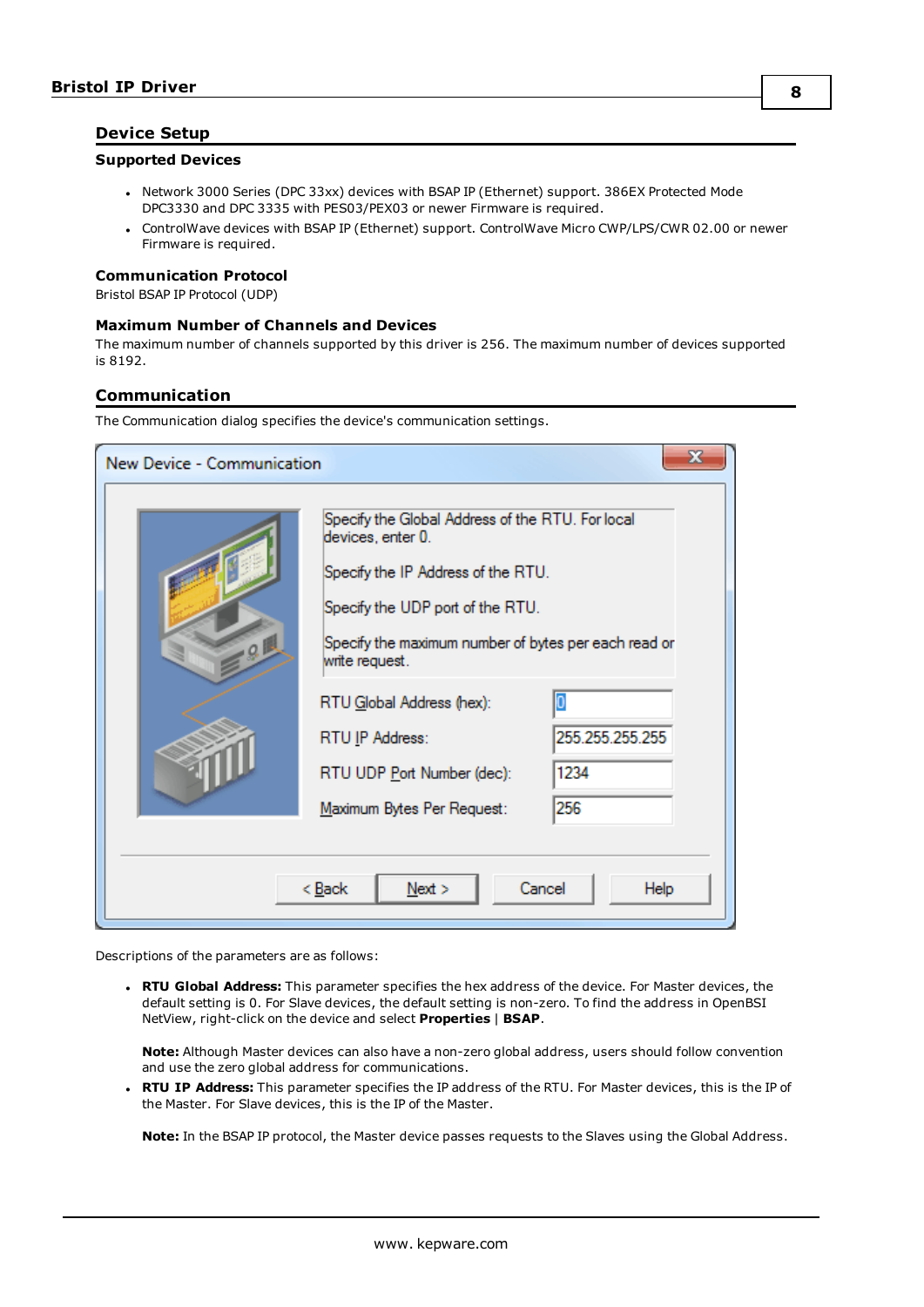- <sup>l</sup> **RTU UDP Port Number:** This parameter specifies the port number of the Master device. For Slave devices, this is the port number of the Master.
- <sup>l</sup> **Maximum Bytes Per Request:** This parameter specifies the maximum number of bytes that will be sent to the device per request. The amount specified should depend on the device's bandwidth and performance requirements.

**Note:** If communications with a device are fast and bandwidth is available, users should specify a larger number of bytes per request. If communications are slow or bandwidth is limited, users should specify a smaller amount of bytes per request.

## <span id="page-8-0"></span>**Timing**

The Timing dialog controls the device's timeout settings.

| New Device - Timing                |                                                                                                                                                    | $\mathbf x$ |  |
|------------------------------------|----------------------------------------------------------------------------------------------------------------------------------------------------|-------------|--|
|                                    | Enter the level of the device.<br>Enter the request timeout in milliseconds.<br>Enter the number of times a request may timeout<br>before failing. |             |  |
|                                    | Level:                                                                                                                                             | 싂           |  |
|                                    | Request timeout (msec):                                                                                                                            | 1000<br>÷   |  |
|                                    | Fail after successive timeouts                                                                                                                     | 싂<br>3      |  |
|                                    |                                                                                                                                                    |             |  |
| Cancel<br>$<$ Back<br>Next<br>Help |                                                                                                                                                    |             |  |

Descriptions of the parameters are as follows:

**Level:** This parameter specifies the device's network level. The valid range is 1 to 6. The default setting is 1.

**Note:** Level One devices are Masters and have a Global Address of 0. Level Two devices are Slaves. Level Three devices are Slaves of Slaves. The higher the level, the more latency when communicating with the device. This setting updates the "Request timeout" parameter.

**Request timeout:** This parameter specifies the number of milliseconds that the driver will wait for a response from the device. The default setting is 1000 milliseconds.

**Note:** If a response is not received within this period, the driver will resend the request depending on the "Fail after successive timeouts" parameter. If the driver receives a malformed response, it will resend the request right away. Failure recovery improves when the device sends a valid response that is corrupted by network noise.

<sup>l</sup> **Fail after successive timeouts:** This parameter specifies how many request timeouts can occur before the request is failed. The valid range is 1 to 10. The default setting is 3.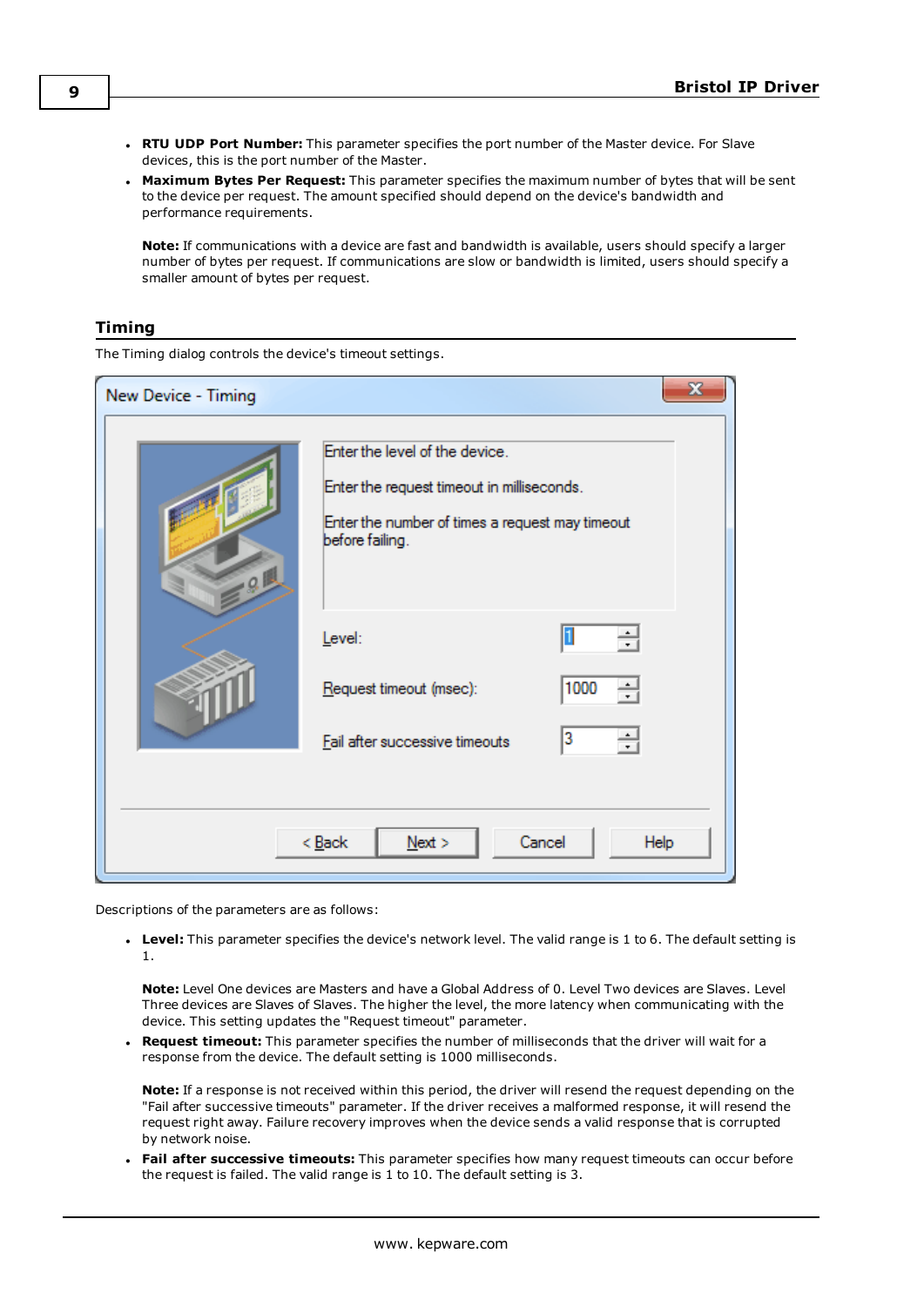## <span id="page-9-0"></span>**Tag Import Settings**

The Tag Import Settings dialog specifies the tag import file that will be used in automatic tag generation.

| X<br>New Device - Tag Import Settings   |                                                                                 |  |  |  |
|-----------------------------------------|---------------------------------------------------------------------------------|--|--|--|
| $-0$                                    | Set the location of the tag import file to be used in tag<br>database creation. |  |  |  |
|                                         | Tag import file:<br>                                                            |  |  |  |
| $<$ Back<br>$N$ ext ><br>Cancel<br>Help |                                                                                 |  |  |  |

Description of the parameter is as follows:

<sup>l</sup> **Tag import file:** This parameter specifies the device's tag import file. It must be a valid signal (\*.sig) file. For more information, refer to **Automatic Tag [Generation](#page-13-0)**.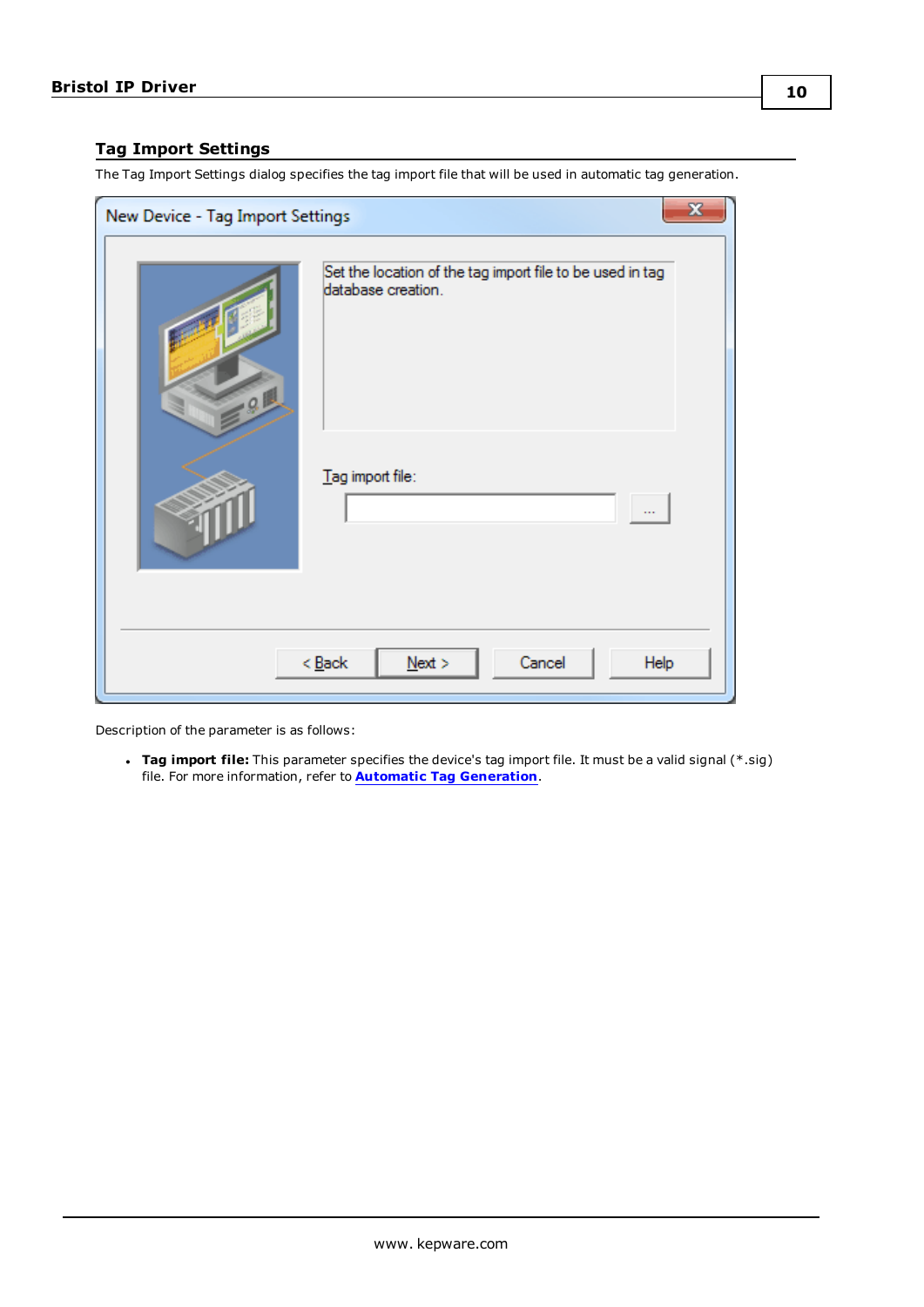## <span id="page-10-0"></span>**Optimizing Communications**

This driver supports communications with underlying BSAP child devices through a Master Ethernet device. Due to the nature of the BSAP protocol, communications to lower-level BSAP devices may be slower. As such, users may need to make special design considerations in the server configuration to attain optimal communication performance. For more information on improving performance when communicating with slower devices, refer to the subtopics below.

### **Channel and Device Setup**

Communication to multiple devices on a channel is serialized. When communications with one device is slow, the performance of the other devices on the channel will decrease. To avoid degradation in performance, users can place slower devices on separate channels.

**Note:** Devices located on a common BSAP level should be grouped under the same channel in the server.

#### **Multi-Home NIC**

Separating devices onto different channels effectively improves performance, but is limited in that each channel requires a unique port and NIC combination. To eliminate the limitation, users can multi-home an NIC card and bind multiple channels to the same port.

#### **Request Size**

The device's Request Size directly impacts performance. For maximum performance, 256 bytes is generally recommended; however, a lower request size may increase performance in situations where bandwidth is limited. Lower request sizes are also generally recommended for non-Master devices. The valid range is 64 to 256 bytes.

#### **Request Frequency**

Frequently asking slower devices for data will slow down a channel's communications. To better control this, users can limit the rate at which data is requested from the device with the Scan Mode setting.

#### **Cached Data**

The Bristol IP Driver does not maintain cached tag data after the client removes the tag from the server. Every time the server adds or re-adds a tag on behalf of the requesting client, the server will request the data from the device and send it to the client. This behavior ensures data freshness. Applications that require the reading of cached values should do so at the client level. Techniques for caching are as follows:

- 1. Have the client add the tag as inactive. Then, perform reads when fresh data is needed.
- 2. Have the client add the tag as active and configure the device's Scan Mode setting to poll the device. Then perform cached reads when data is needed.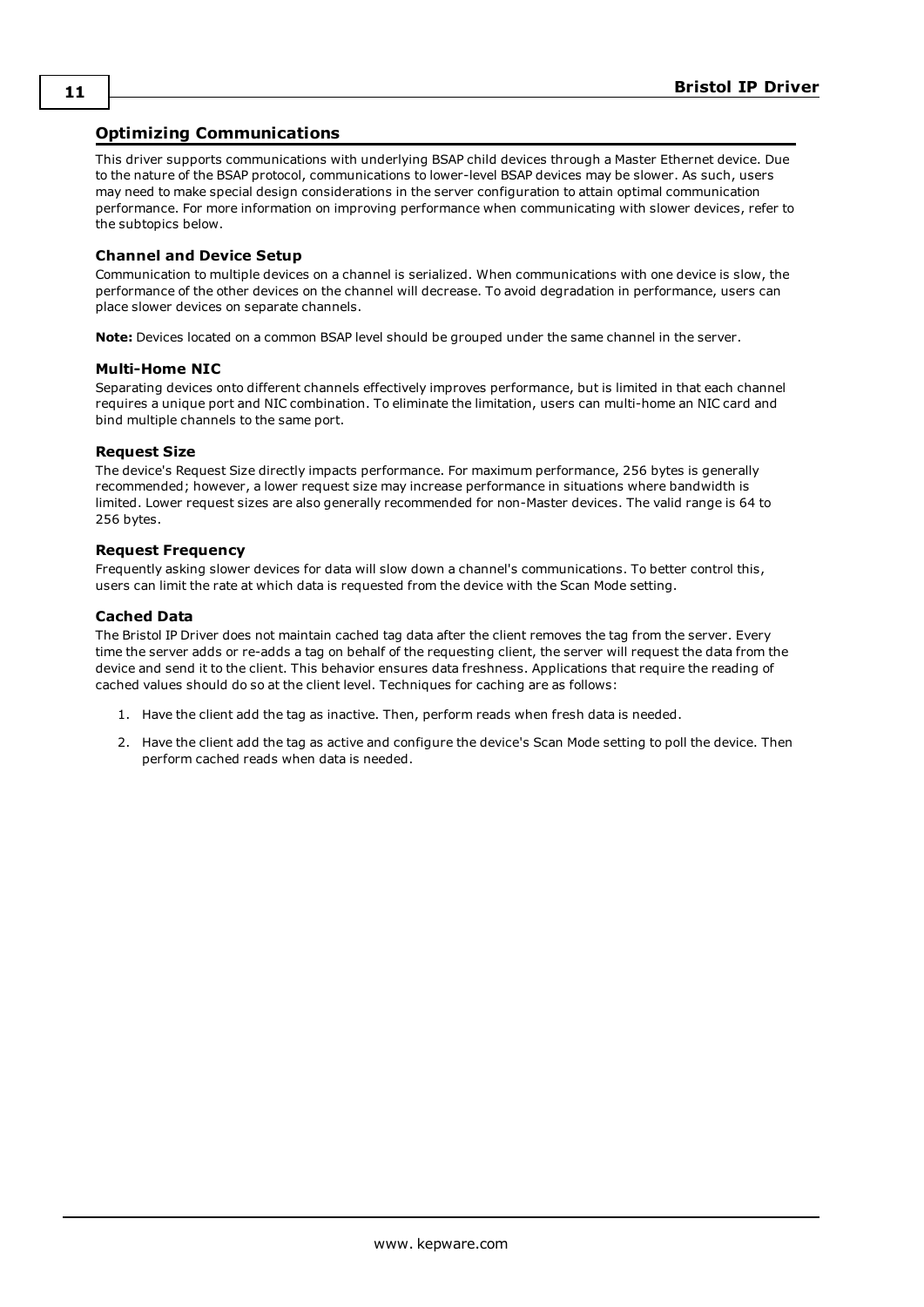## <span id="page-11-0"></span>**Data Types Description**

| Data Type | <b>Description</b>                    |
|-----------|---------------------------------------|
| Boolean   | 1 byte                                |
| Float     | 4-byte floating point                 |
| String    | Zero-terminated ASCII character array |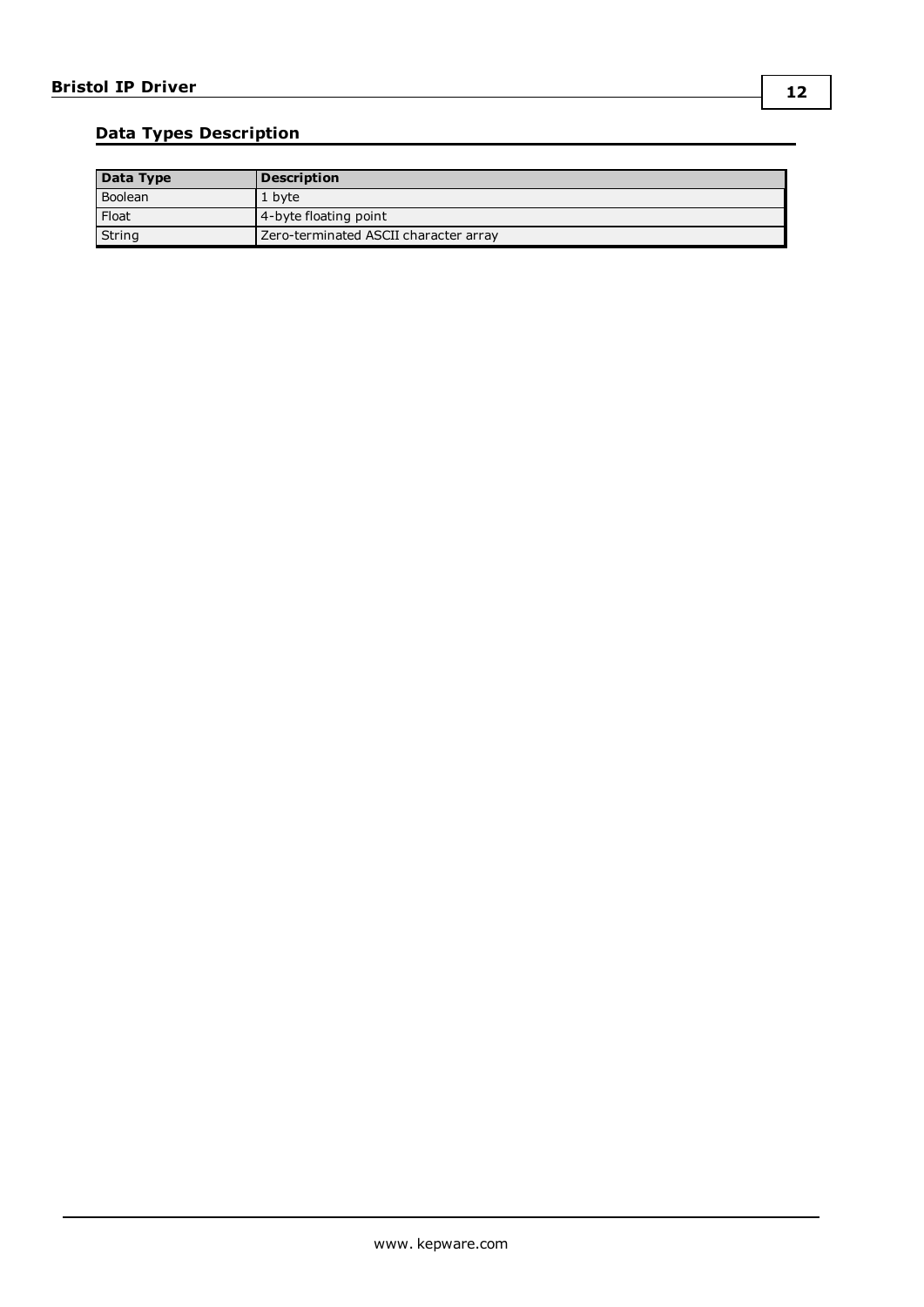## <span id="page-12-0"></span>**Address Descriptions**

Bristol addresses depend on the model. For more information, refer to the subtopics below.

#### **Network 3000 Series Devices**

The syntax for Network 3000 Series devices is as follows: *<Base>.<Ext>.<Att>*.

- **Base:** This element must be 1 to 8 characters in length and begin with a letter or pound sign (#). The remaining characters will consist of letters and numbers.
- **Ext:** This element must be 0 to 6 characters in length, and consist of letters or numbers.
- **Att:** This element must be 0 to 4 characters in length, and consist of letters or numbers.

**Note:** An example of the syntax is "#DIAL.001.Val".

#### **ControlWave Devices**

The syntax for ControlWave devices is as follows: *<Access>.<Signal Name>*.

- **Access:** This element is the Bristol program name for local variables (or "%GV" for global and system variables).
- <sup>l</sup> **Signal Name:** This element must contain letters, numbers, or a period and start with a letter or underscore. Signal names that start with an underscore are system variables.

**Note:** An example of the syntax is "%GV.MYSIGNAL".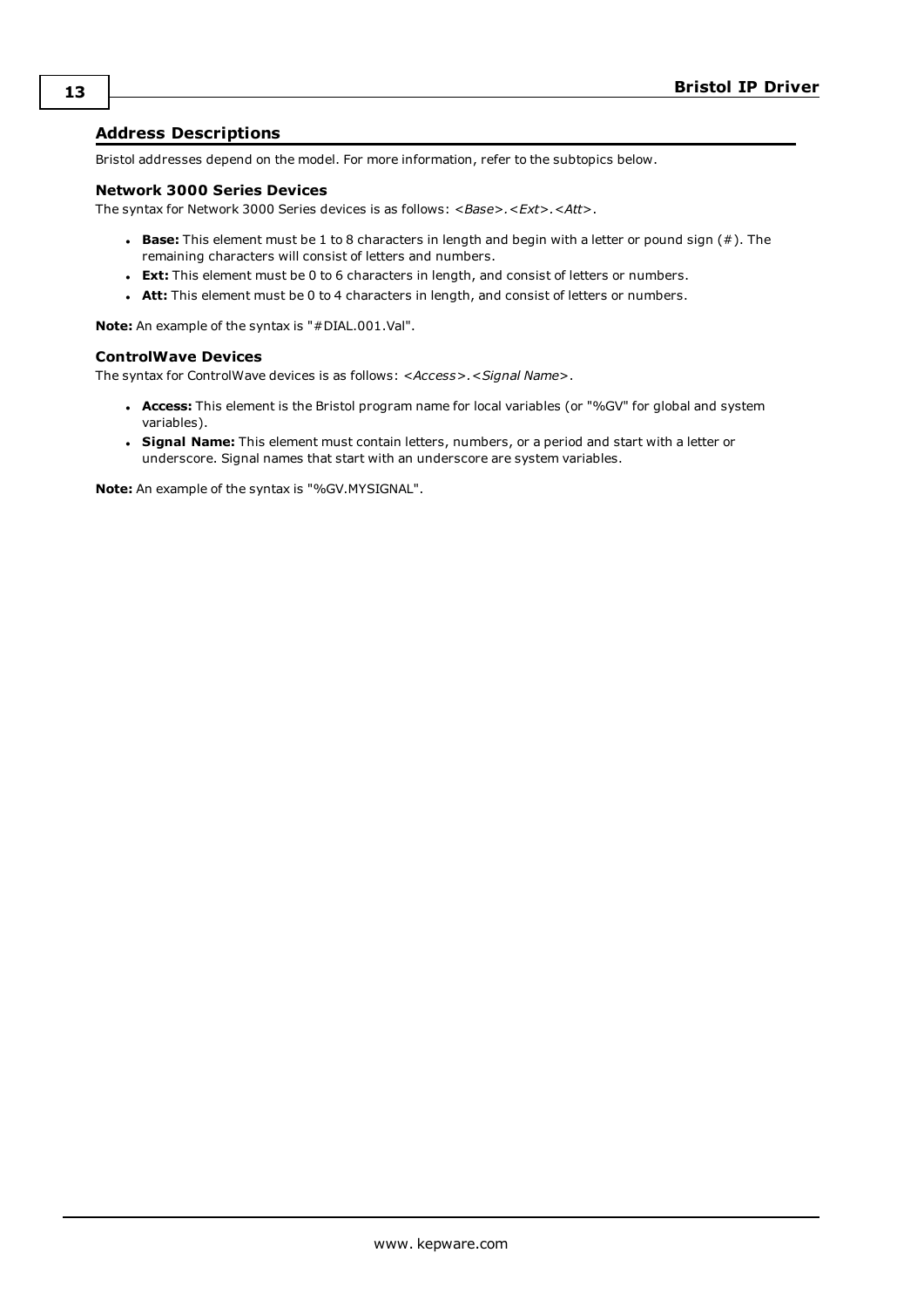## <span id="page-13-0"></span>**Automatic Tag Generation**

The Bristol IP Driver can automatically generate tags using a signal (\*.sig) file, which is created by Bristol OpenBSI software. The procedure for creating the signal file is different for DPC 33xx devices and ControlWave devices.

#### **DPC33xx Devices**

- 1. To start, open the **ACCOL Workbench**. Then, define a signal.
- 2. In **Signal Properties**, ensure that **Mark as Global** is checked.
- 3. Next, launch the **BBI Signal Extraction Utility**. Then, locate **Mark All Signals as Alarms** and ensure that it is unchecked.
- 4. In **Load File**, browse for and specify the load file.
- 5. In **Output File**, browse for and specify the output file.

| $\tilde{\vec{z}}$ , BBI Signal Extraction Utility  |                                           | $\times$       |  |  |
|----------------------------------------------------|-------------------------------------------|----------------|--|--|
| Node Name:<br>II                                   |                                           | Start          |  |  |
|                                                    |                                           | Exit           |  |  |
| Load File:<br>Simple.mwt                           |                                           | Browse         |  |  |
| Output File:<br>Simple.SIG                         |                                           | Browse.        |  |  |
| <b>Status</b><br>Completed, Examined: 8 Written: 8 |                                           |                |  |  |
| IEC-61131 Options<br>Allow User Defined Types      | ControlWave Signal Types<br>$\nabla$ BOOL | $\nabla$ REAL  |  |  |
| Datatype conversion enable                         | $\nabla$ STRING<br>$\nabla$ sint          | $\nabla$ USINT |  |  |
| Mark All Signals as<br>Alarms                      | <b>V INT</b>                              | $\nabla$ UINT  |  |  |
| ACCOL Signal Names                                 | $\nabla$ dint<br>TIME <b>V BYTE</b>       | $\nabla$ UDINT |  |  |
| □ Dutput MSD Values                                | $\nabla$ WORD                             | $\nabla$ DWORD |  |  |
| □ Produce On-Line Edit Translation File            |                                           |                |  |  |
| Filename:                                          |                                           | Browse         |  |  |
|                                                    |                                           |                |  |  |

6. Once finished, click **Start** to extract the signals.

## **ControlWave Devices**

1. To start, open **ControlWave Designer**. Then, ensure that the **OPC** column check box is checked for all signals that will be exported.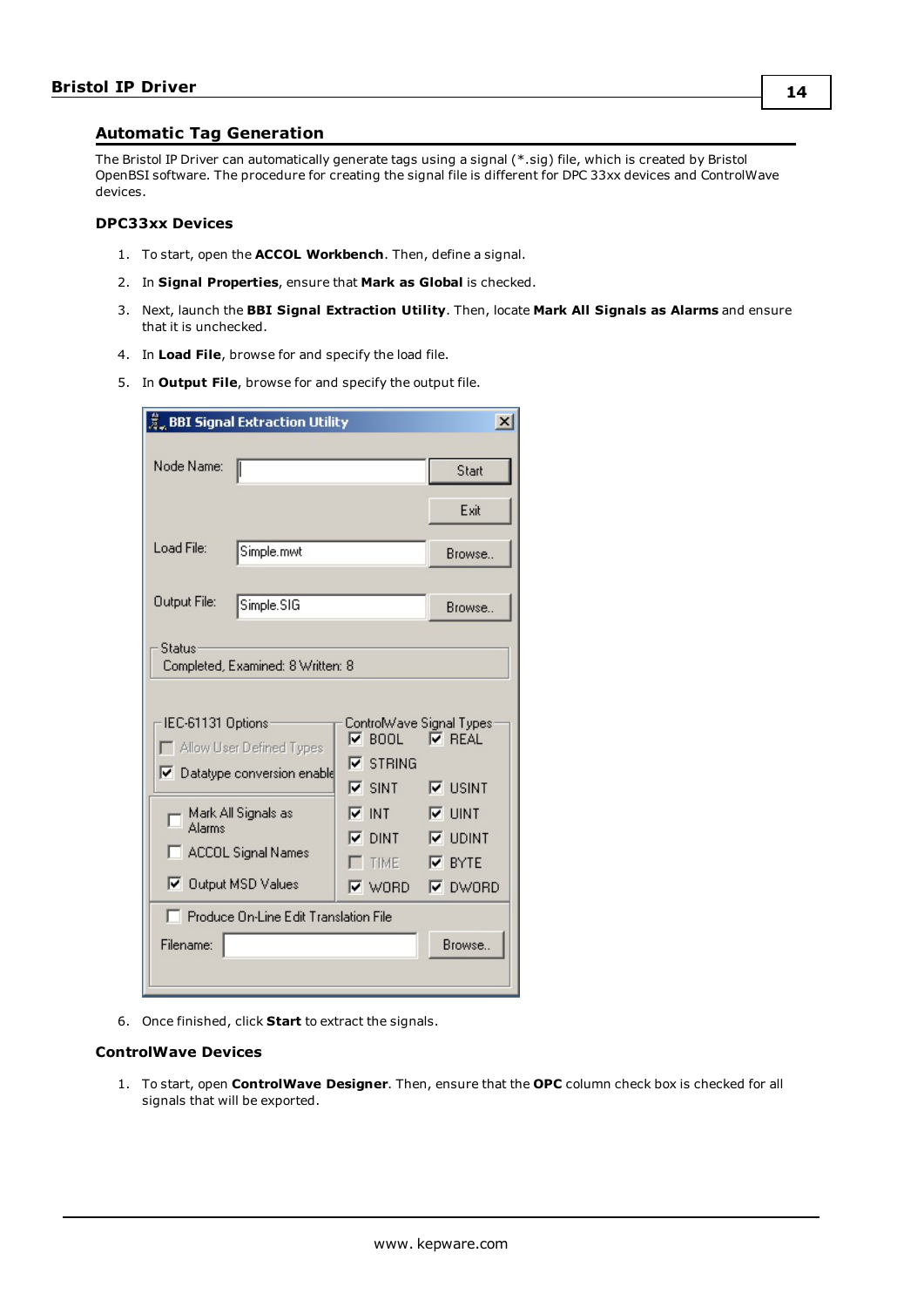| ControlWave Designer - Simple - [Global_Variables:CWave_Micro.RTU_RESOURCE] |               |                      |                                                     |         |                |                                         |    |
|-----------------------------------------------------------------------------|---------------|----------------------|-----------------------------------------------------|---------|----------------|-----------------------------------------|----|
| <b>E</b> File<br>Edit                                                       | View          | Project<br>Build     | Layout Online Extras<br>Window ?                    |         |                |                                         |    |
| $\mathcal{B} = \mathbb{R}$                                                  | ê             | 电偏<br>$\frac{1}{60}$ | 18日次@5日品略<br>$\Omega \cong  \mathbb{Q}  \mathbb{Q}$ |         |                | 論 22                                    | 届  |
| 门门右右                                                                        |               |                      | ▓░░▞░░░░░░░░░░░░░░░░░░░░░░░░░░                      | 臣       | $\oplus$       | $\blacksquare$ $\blacksquare$ $\boxdot$ |    |
|                                                                             |               |                      |                                                     |         |                |                                         |    |
|                                                                             |               |                      |                                                     |         |                |                                         |    |
| Name<br>$\Box$ Default                                                      | Type          | Usage                | <b>Description</b>                                  | Address | Retain<br>Init | PDD OPC                                 | TB |
| MyString                                                                    | <b>STRING</b> | VAR GLOBAL           | A global variable of type STRING                    |         |                |                                         |    |
| <b>MyReal</b>                                                               | REAL          | VAR GLOBAL           | A global variable of type REAL                      |         |                | ⊽                                       |    |
| MyBool                                                                      | <b>BOOL</b>   | VAR_GLOBAL           | A global variable of type BOOL                      |         |                |                                         |    |

2. Next, open the controller's **Resource Settings**.

| Resource settings for ARM_L_40                  |                        |                                                 | $\vert x \vert$ |
|-------------------------------------------------|------------------------|-------------------------------------------------|-----------------|
| Port:                                           | Baud:                  | 19200                                           | 0k              |
| $C$ COM1                                        | Stopbits:              | ¥                                               | Cancel          |
| $C$ COM2<br>$\degree$ COM3                      | Databits:              | 8<br>¥                                          | Data area       |
| $C$ COM4                                        | Parity:                | None<br>$\overline{\phantom{a}}$                |                 |
|                                                 | Timeout:               | 2000<br>ms                                      | Help            |
|                                                 | Stack check on PLC     |                                                 |                 |
|                                                 |                        | $\triangledown$ Array boundary check on PLC     |                 |
| $G$ DLL                                         |                        | $\nabla$ Force BOOL8 for boolean variables      |                 |
|                                                 |                        | Generate bootproject during compile             |                 |
| DLL:                                            | TCP/IP                 |                                                 |                 |
| Parameter:                                      | -ip10.10.50.42 -T02000 |                                                 |                 |
| PDD-                                            |                        | OPC                                             |                 |
| $\overline{\triangledown}$ All global variables |                        | $\overline{\triangledown}$ All global variables |                 |
|                                                 |                        |                                                 |                 |
| $\nabla$ Marked variables                       |                        | $\nabla$ Marked variables                       |                 |
| Use reserve                                     |                        |                                                 |                 |
| $C$ All POUs                                    | Marked POUs            |                                                 | C No reserve    |

3. Locate **PDD**, then ensure that the **Marked Variables** option is checked.

**Note: All Global Variables** is optional.

- 4. Once finished, click **OK**.
- 5. Choose **Start|All Programs|OpenBSI Tools|Common Tools|Signal Extractor**.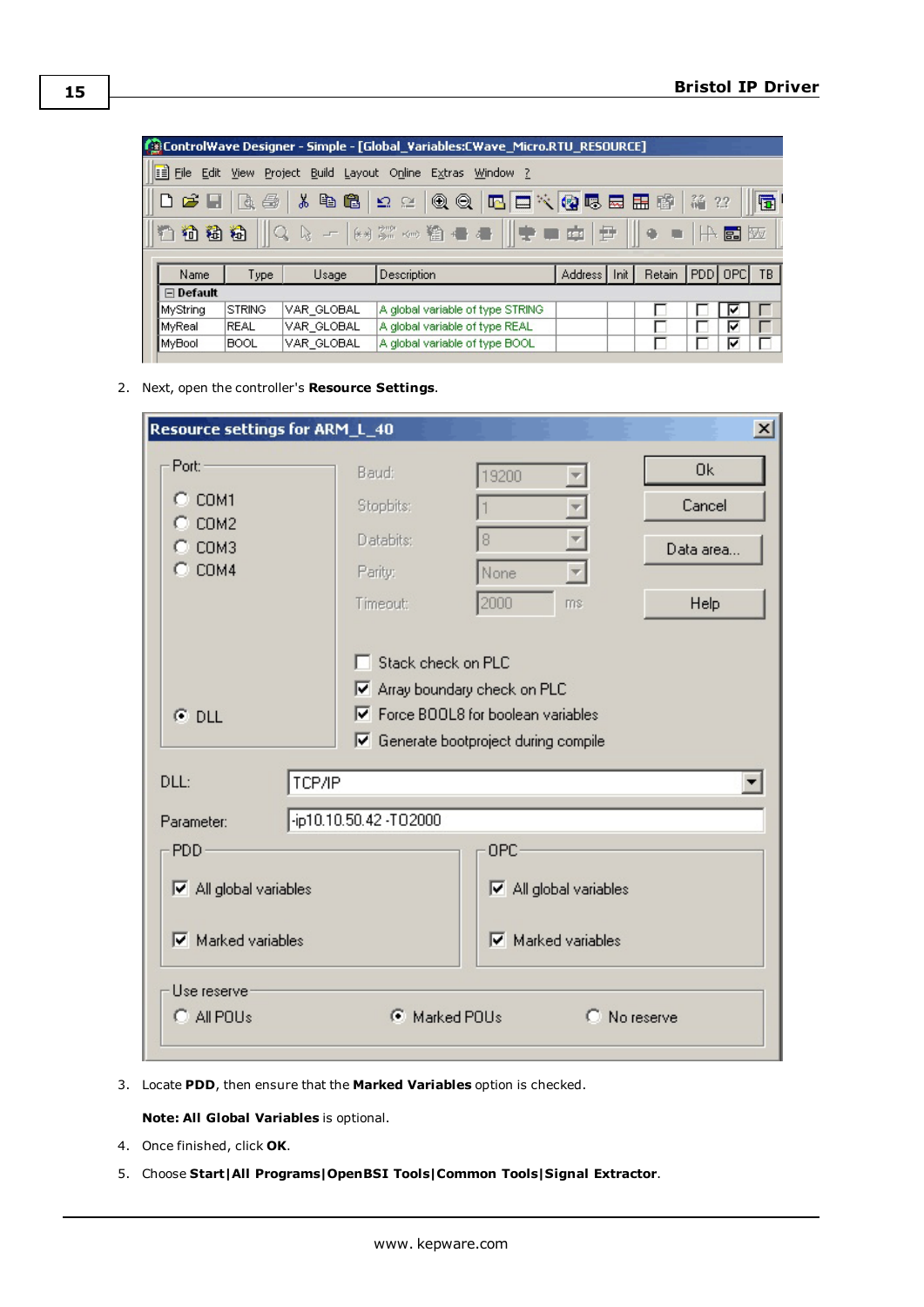- 6. Select the **Browse** (...) button next to the "Load File:" and locate and select the .mwt project with the tags
- 7. If desired, select a different output directory by using the **Browse** (...) button next to the "Output File:" and locate the desired location
- 8. Select **Start** and the tag file is exported to the selected folder.
- 9. Place the exported signal file where the server can access it.
- 10. Enter the signal file into the "Tag import file" field in the **Tag Import Settings** tab of the device properties.
- 11. The signals can now be created with the database creation functionality.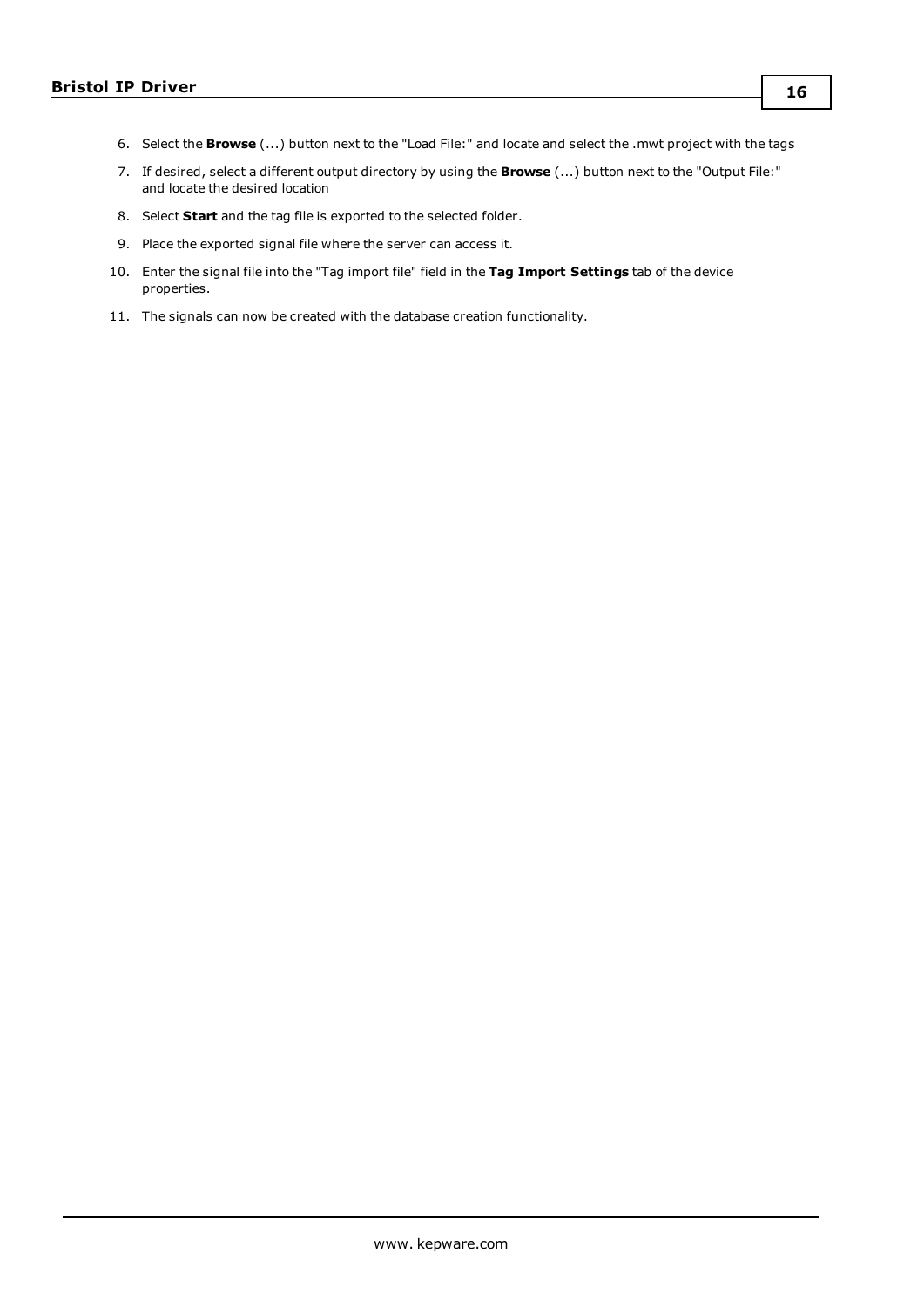### <span id="page-16-0"></span>**Error Descriptions**

The following messages may be generated. Click on the link for a description of the message.

**[<Operation>](#page-16-1) on device <device name> signal <signal> caused an overflow. Some data has been [lost.](#page-16-1)**

**[<Operation>](#page-17-0) on device <device name> signal <signal> failed. The device does not contain this [signal.](#page-17-0)**

**[<Operation>](#page-17-1) on device <device name> signal <signal> failed. The device requires higher level [permissions](#page-17-1) to perform this operation.**

**[<Operation>](#page-17-2) on device <device name> signal <signal> failed. The request was malformed or [incomplete.](#page-17-2)**

**A read by address failed because the MSD version for device <device name> [changed.](#page-17-3) The driver is sending read by name [requests](#page-17-3) to get the updated MSD version from the device.**

**A write by address failed because the MSD version for device <device name> [changed.](#page-18-0) The driver is [sending](#page-18-0) a write by name request to the device.**

**Failed to send a request to device <device>. The device is not [communicating.](#page-18-1)**

**Failed to send a request to device <device>. The packet is [malformed](#page-18-2) or too large.**

**Failed to stop Winsock [communications.](#page-19-0)**

**Failure to initiate 'winsock.dll' [\[Error:<error>\].](#page-19-1)**

**Invalid BSAP [function.](#page-19-2)**

**Read failed on device <device> address [<address>.](#page-20-0) The server expects this address to be of type [<type>,](#page-20-0) but it is of type <type> in the device.**

**The response received from device [<device>](#page-20-1) contains an invalid sequence number. Review timing [properties.](#page-20-1)**

**The response received from device <device> is [malformed.](#page-20-2)**

**The response received from device <device> is too large [\(%<count>](#page-21-0) bytes). The data is lost. The signal was not [found.](#page-21-1)**

**The string written to device <device>, address [<address>](#page-21-2) is too long. The max supported string is <count> [characters.](#page-21-2) The write will continue as is, but the device will truncate the value. Unable to bind to port <port> on Channel [<channel>.](#page-21-3)**

**Unable to create a socket connection for Channel [<channel>.](#page-22-0)**

**Unable to [generate](#page-22-1) a tag database for device <device name>. Reason: Import file does not contain any valid [signals.](#page-22-1)**

**Write to device <device name> signal [<signal>](#page-22-2) failed. The signal's manual inhibit attribute is set to false, not [allowing](#page-22-2) writes.**

**Write to device <device name> signal [<signal>](#page-22-3) failed. The signal is read only.**

**Write to device <device name> signal [<signal>](#page-23-0) failed. The write value is invalid. Make sure the value is within the [approved](#page-23-0) BSAP range.**

### <span id="page-16-1"></span>**<Operation> on device <device name> signal <signal> caused an overflow. Some data has been lost.**

#### **Error Type:**

Error

#### **Possible Cause:**

A read or write operation on a signal caused a data overflow. The operation completed, but only part of the data was read or written to the device.

#### **Solution:**

- 1. If writing data to the device, verify that the data is in the correct format for the data type.
- 2. Verify that the String being written to the device is within the 64 character limit and is null terminated.

#### **Note:**

Boolean Tags take up one byte, Float Tags take up four bytes, and String Tags can be up to 64 characters (and must be null terminated).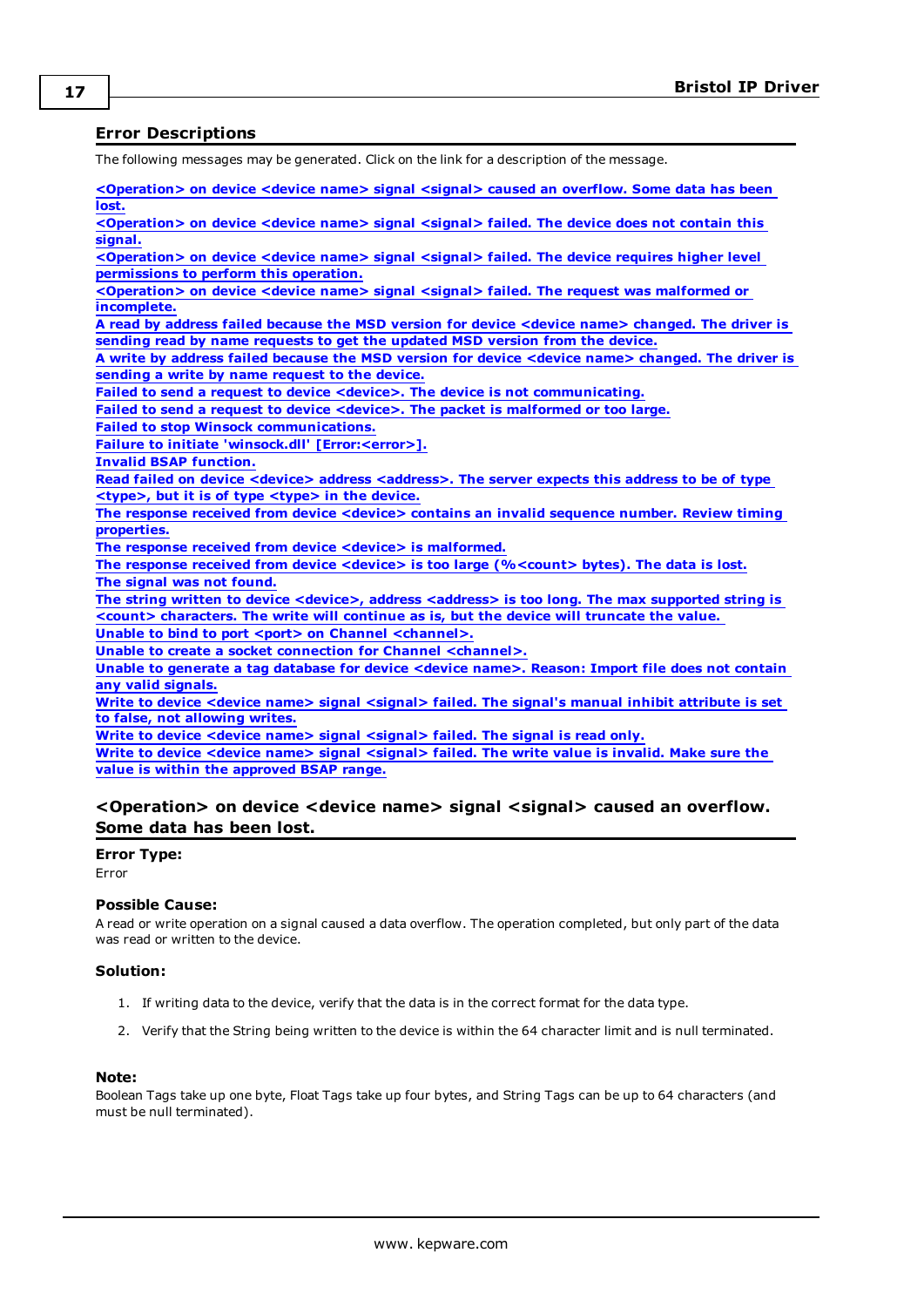## <span id="page-17-0"></span>**<Operation> on device <device name> signal <signal> failed. The device does not contain this signal.**

**Error Type:**

Error

#### **Possible Cause:**

- 1. An operation was performed on a signal that is not in the device.
- 2. An attempt was made to write an out-of-range value to a tag in a ControlWave device.

#### **Solution:**

- 1. Check the tag address, and ensure that it matches the signal name in the device.
- 2. Check the data type of the tag in the ControlWave device. Then, ensure the value that will be written is within the range of values for that data type.

## <span id="page-17-1"></span>**<Operation> on device <device name> signal <signal> failed. The device requires higher level permissions to perform this operation.**

#### **Error Type:**

Error

#### **Possible Cause:**

The device does not have sufficient permissions to perform the operation.

#### **Solution:**

Check the permission settings for the signal in the device configuration. Then, ensure that the signal allows the operation to be performed with the highest level of permissions.

#### **Note:**

The permission level is sent by the driver as part of the request, and is set to the highest level by default. This error is uncommon.

## <span id="page-17-2"></span>**<Operation> on device <device name> signal <signal> failed. The request was malformed or incomplete.**

#### **Error Type:**

Error

#### **Possible Cause:**

- 1. The driver is attempting to communicate with a device that is not supported.
- 2. Communications between the driver and device are noisy and causing malformed packets.

#### **Solution:**

- 1. Ensure that the device with which the driver is communicating is supported.
- 2. Ensure that the communication line between the driver and device is reliable.

#### **Note:**

<span id="page-17-3"></span>This error may indicate a problem in the driver. If the solutions listed above fail, contact Technical Support.

## **A read by address failed because the MSD version for device <device name> changed. The driver is sending read by name requests to get the updated MSD version from the device.**

**Error Type:**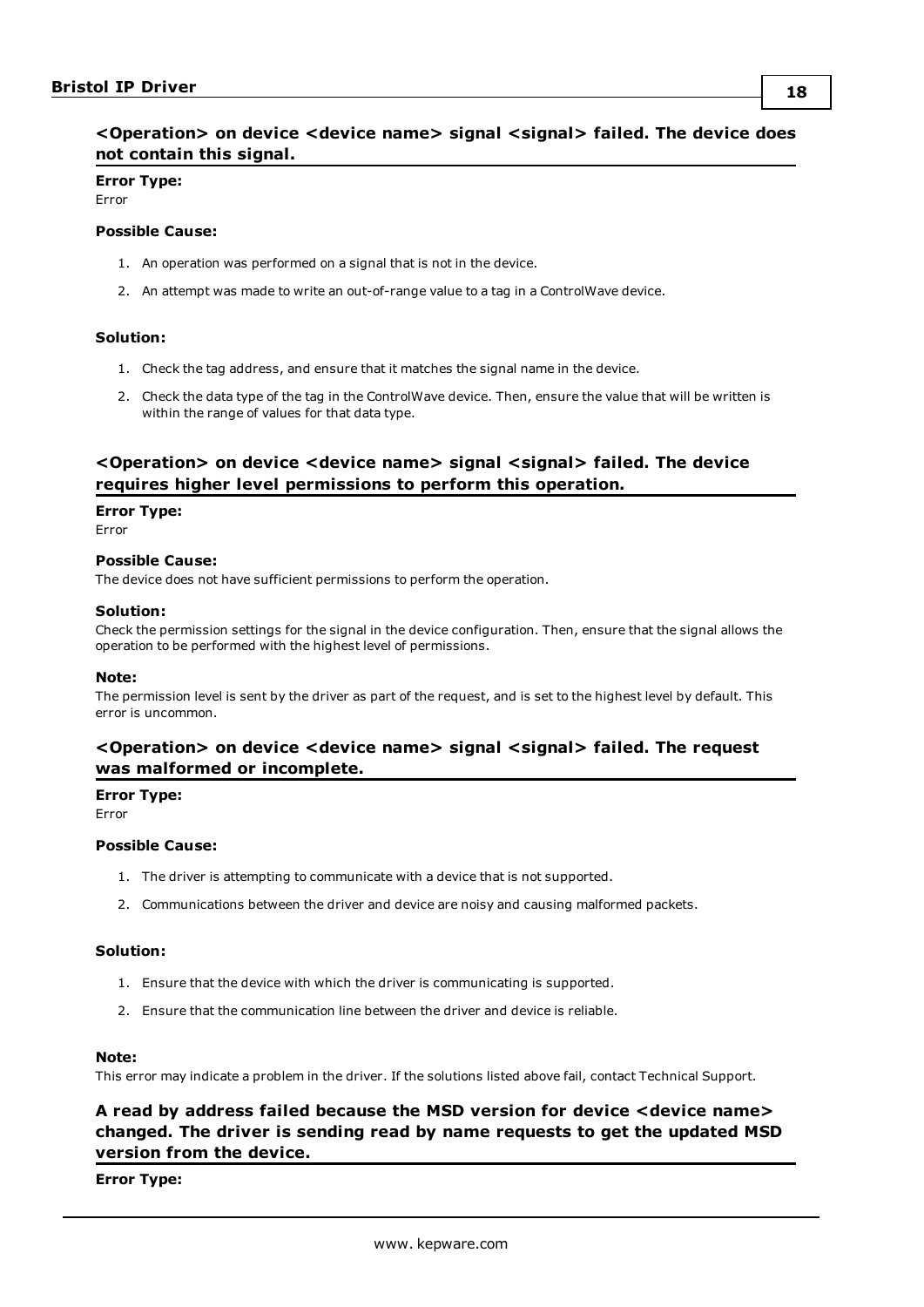#### Warning

#### **Possible Cause:**

A configuration change occurred in the device that caused the MSD version to update. This changed the MSD address for all signals and caused the read to fail.

#### **Solution:**

The driver will reissue the read as a read-by-name and will automatically update the MSD information. No action is necessary.

#### **Note:**

It is not recommended that configuration changes be made to the physical device while the driver is connected and receiving data. Users should disconnect the driver, make the configuration changes, and reconnect.

## <span id="page-18-0"></span>**A write by address failed because the MSD version for device <device name> changed. The driver is sending a write by name request to the device.**

#### **Error Type:**

Warning

#### **Possible Cause:**

A configuration change occurred in the device that caused the MSD version to update. This changed the MSD address for all signals and caused the write to fail.

#### **Solution:**

The driver will reissue the write as a write-by-name. This will complete the write, but will not update the device's MSD information. Future writes will be write-by-name until a read occurs.

#### **Note:**

It is not recommended that configuration changes be made to the physical device while the driver is connected and receiving data. Users should disconnect the driver, make the configuration changes, then reconnect.

## <span id="page-18-1"></span>**Failed to send a request to device <device>. The device is not communicating.**

#### **Error Type:**

Error

The communication timed out.

#### **Possible Cause:**

- 1. The device is offline or the driver is not configured to communicate with the device properly.
- 2. The device is not supported.

#### **Solution:**

- 1. Ensure that the device can be reached by the driver by attempting to ping the device's IP address.
- 2. Ensure that the device is supported.

## <span id="page-18-2"></span>**Failed to send a request to device <device>. The packet is malformed or too large.**

**Error Type:** Error

#### **Possible Cause:**

- 1. The driver is attempting to communicate with a device that is not supported.
- 2. Communications between the driver and device are noisy and are causing malformed packets.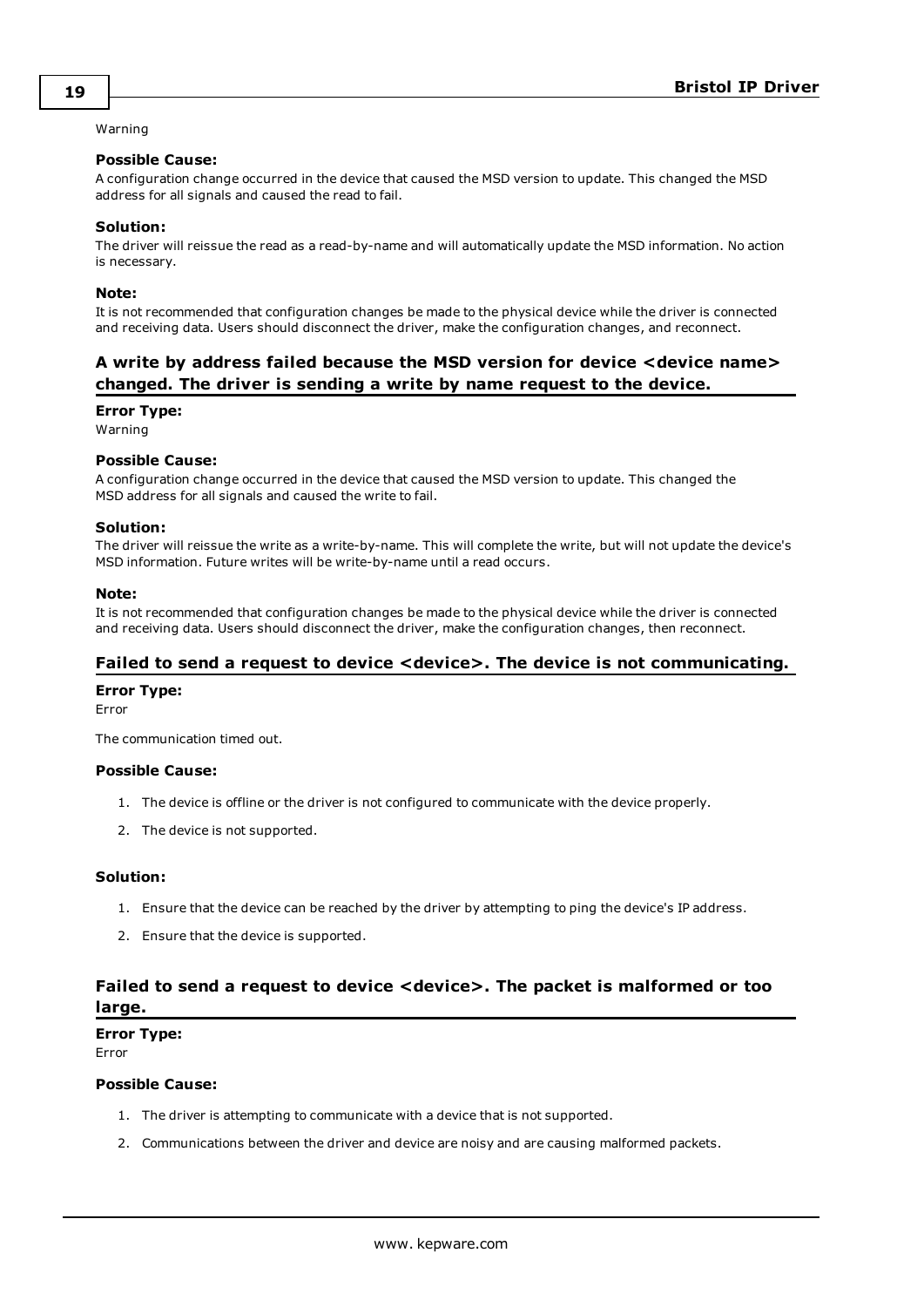3. The driver is attempting to write to a tag whose address length plus data length exceeds the maximum message size that is supported by the Bristol BSAP IP protocol.

#### **Solution:**

- 1. Ensure that the device with which the driver is communicating is supported.
- 2. Ensure that the communication line between the driver and device is reliable.
- 3. Perform a device read on the tag, then attempt a write. If the error persists, shorten the address in the device and then try again.

#### **Note:**

<span id="page-19-0"></span>This error may indicate a problem in the driver. If the solutions listed above fail, contact Technical Support.

### **Failed to stop Winsock communications.**

#### **Error Type:**

Error

Winsock was placed in an invalid state. This may cause the next startup to fail.

#### **Possible Cause:**

- 1. Failed to cleanup Winsock while the driver was shutting down.
- 2. Winsock was never initialized.
- 3. A blocking socket call was in progress while the driver was shutting down.

#### **Solution:**

- 1. Restart the server and connect to a Bristol device.
- 2. Ensure that the operating system has the latest patches.

#### <span id="page-19-1"></span>**Failure to initiate 'winsock.dll' [Error:<error>].**

#### **Error Type:**

Error

The driver cannot communicate over Ethernet without Winsock.

#### **Possible Cause:**

- 1. The underlying system is not ready to initialize network communications.
- 2. The version of Winsock requested is not supported.
- 3. A Winsock operation is already in progress.

#### **Solution:**

- 1. Restart the server.
- 2. Ensure that the operating system has the latest patches.

#### <span id="page-19-2"></span>**Invalid BSAP function.**

**Error Type:** Error

**Possible Cause:**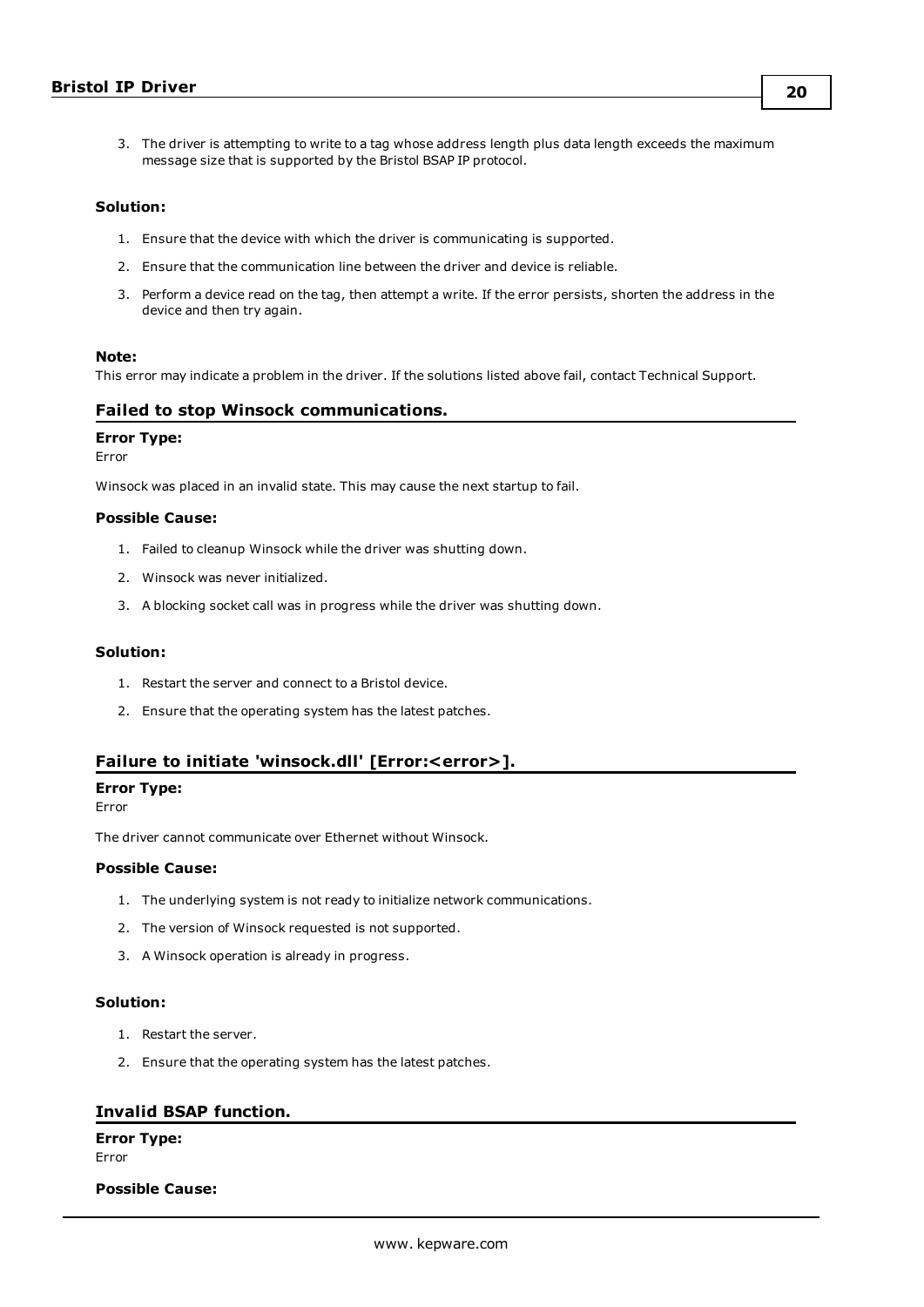- 1. The BSAP function code sent to the device is invalid. The operation failed.
- 2. The device is not officially supported. The operation failed.
- 3. Communications between the driver and device are unreliable. The operation failed.

#### **Solution:**

- 1. Ensure that the device is supported.
- 2. Ensure that the communication line between the driver and device is reliable.

## <span id="page-20-0"></span>**Read failed on device <device> address <address>. The server expects this address to be of type <type>, but it is of type <type> in the device.**

#### **Error Type:**

Error

#### **Possible Cause:**

The client requested a Float Tag, but the actual type is a String. The tag read failed and the tag was set to Bad quality.

#### **Solution:**

For Static Tags, match the client-requested type to the device type by changing the tag type in the configuration. For Dynamic Tags, the client must change the request type.

#### **Note:**

This error can occur any time that the client type does not match the device type. The device read succeeds, but the server cannot convert the device type to the client type.

## <span id="page-20-1"></span>**The response received from device <device> contains an invalid sequence number. Review timing properties.**

#### **Error Type:**

Warning

### **Possible Cause:**

A response was received from the device, but the sequence number in the response packet does not match the sequence number issued in the request.

The response will be ignored. The driver will continue waiting for a valid response (depending on the Timing settings specified in Device Properties).

#### **Solution:**

- 1. Increase the value specified in the device's Request Timeout parameter.
- 2. Increase the value specified in the device's Fail After Successive Timeouts parameter.

#### <span id="page-20-2"></span>**The response received from device <device> is malformed.**

#### **Error Type:**

Error

#### **Possible Cause:**

- 1. The device is not supported. The response will be ignored. A new request will be sent, depending on the device's timeout configuration.
- 2. The communications line between the driver and the device is unreliable.

## **Solution:**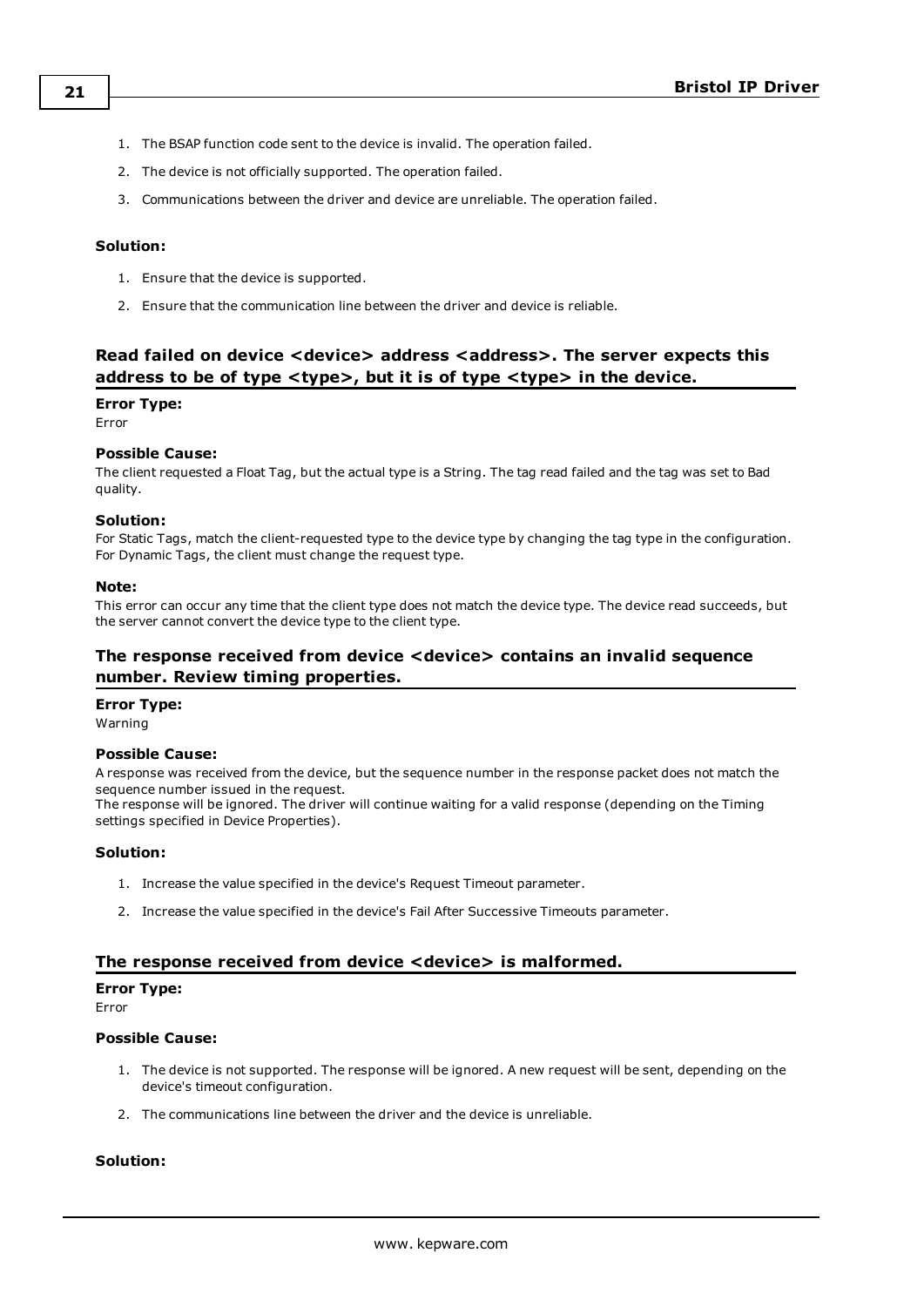- 1. Ensure that the device is supported.
- 2. Verify that the communication line between the driver and device is reliable.

## <span id="page-21-0"></span>**The response received from device <device> is too large (%<count> bytes). The data is lost.**

## **Error Type:**

Error

## **Possible Cause:**

The size of the device's response is too large for the driver. The driver ignored the response.

#### **Solution:**

- 1. Ensure that the device with which the driver is communicating is supported.
- 2. Limit the size of the requests by changing the Maximum Bytes Per Request setting. This will also limit the size of the response.

#### **Note:**

<span id="page-21-1"></span>This error is uncommon.

#### **The signal was not found.**

## **Error Type:**

Error

#### **Possible Cause:**

The signal was not in the device. The operation on the signal failed.

#### **Solution:**

<span id="page-21-2"></span>Check the device configuration and ensure that the signal is in the device and matches the tag address.

## **The string written to device <device>, address <address> is too long. The maximum supported string is <count> characters. The write will continue as is, but the device will truncate the value.**

## **Error Type:**

Warning

#### **Possible Cause:**

The String being written to the device is too large. The device ignored the excess characters in the String or ignored the write entirely.

#### **Solution:**

Check the maximum String size allowed for the address in the device. Then, ensure that the write does not exceed this size.

#### **Note:**

<span id="page-21-3"></span>The default String size is 64 characters (including the null terminator).

#### **Unable to bind to port <port> on Channel <channel>.**

## **Error Type:**

Error

#### **Possible Cause:**

The port is already in use or is unavailable. There are no communications on the channel.

#### **Solution:**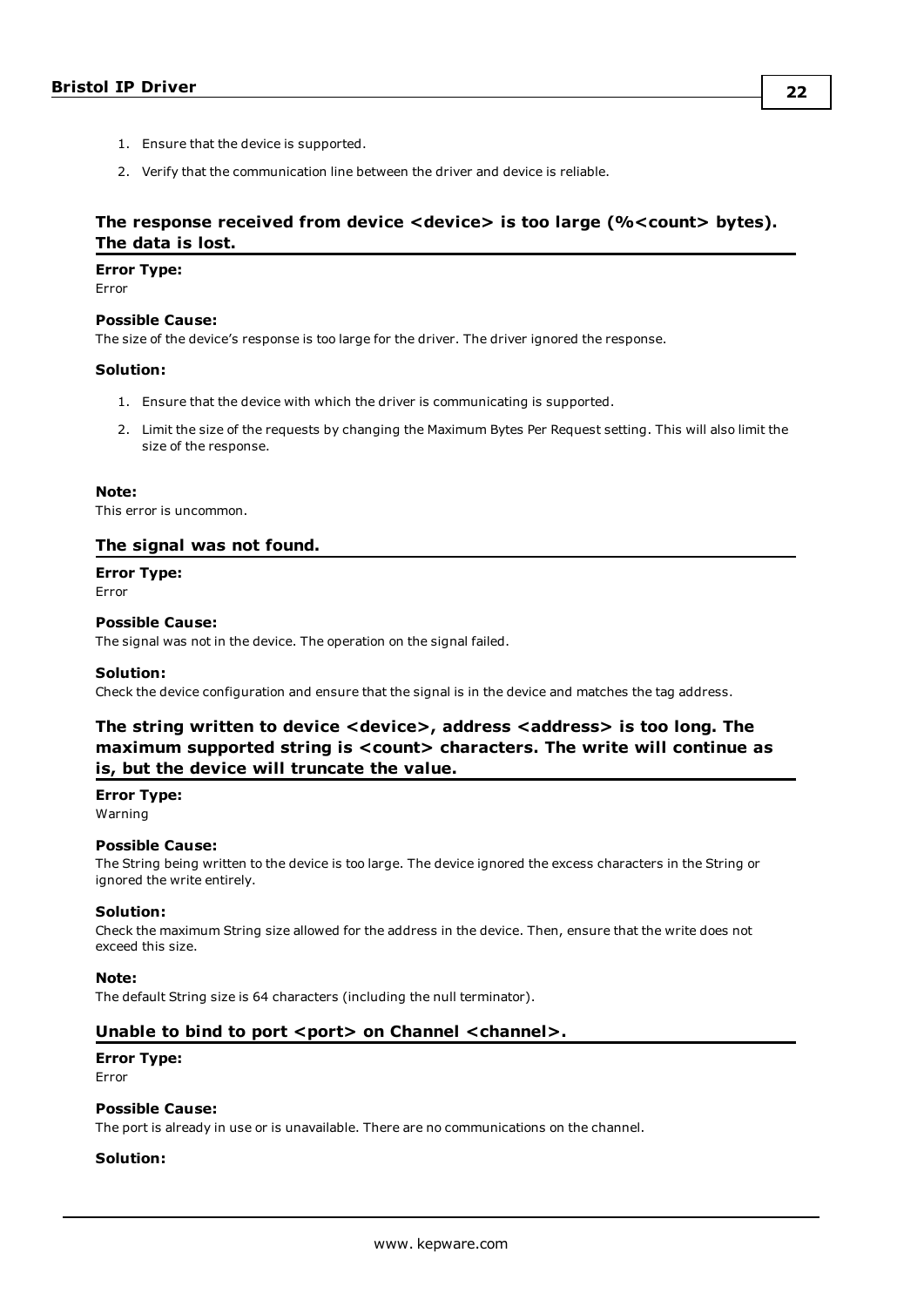Verify that no other processes are using the port and Network Interface Controller. To do so, run the "netstat" command in Windows. Then, change the port or network interface if possible.

#### **Note:**

This error is most common in cases where channels have duplicate Network Interface Controllers and ports. This can occur between any channels; it is not limited to channels for this driver. Other programs on the machine can also be using the port.

### <span id="page-22-0"></span>**Unable to create a socket connection for Channel <channel>.**

#### **Error Type:**

Error

#### **Possible Cause:**

While initializing a channel, the driver failed to get a valid socket from the system. There are no communications on the channel.

#### **Solution:**

Restart the server or reconnect the clients.

#### **Note:**

This failure usually indicates that there is something wrong with the system (which could be out of sockets or in a Bad state).

## <span id="page-22-1"></span>**Unable to generate a tag database for device <device name>. Reason: Import file does not contain any valid signals.**

#### **Error Type:**

Error

#### **Possible Cause:**

A corrupted .sig file was imported. The tag database was not generated.

#### **Solution:**

<span id="page-22-2"></span>Verify that the .sig file is valid. Then, re-import the file.

## **Write to device <device name> signal <signal> failed. The signal's manual inhibit attribute is set to false, not allowing writes.**

#### **Error Type:**

Error

#### **Possible Cause:**

The signal is configured not to allow manual changes during Runtime; as such, write operations are also not allowed.

#### **Solution:**

Check the device configuration's manual inhibit setting for the signal, then change it accordingly. Users may want to change the Server Tag's access to read only.

#### <span id="page-22-3"></span>**Write to device <device name> signal <signal> failed. The signal is read only.**

#### **Error Type:**

Error

#### **Possible Cause:**

The driver attempted to write to a device signal that is read only.

#### **Solution:**

Check the device configuration to see if the signal is read only. If it is, then change the server tag to read only. This will cause the server to stop writes before they make it to the device.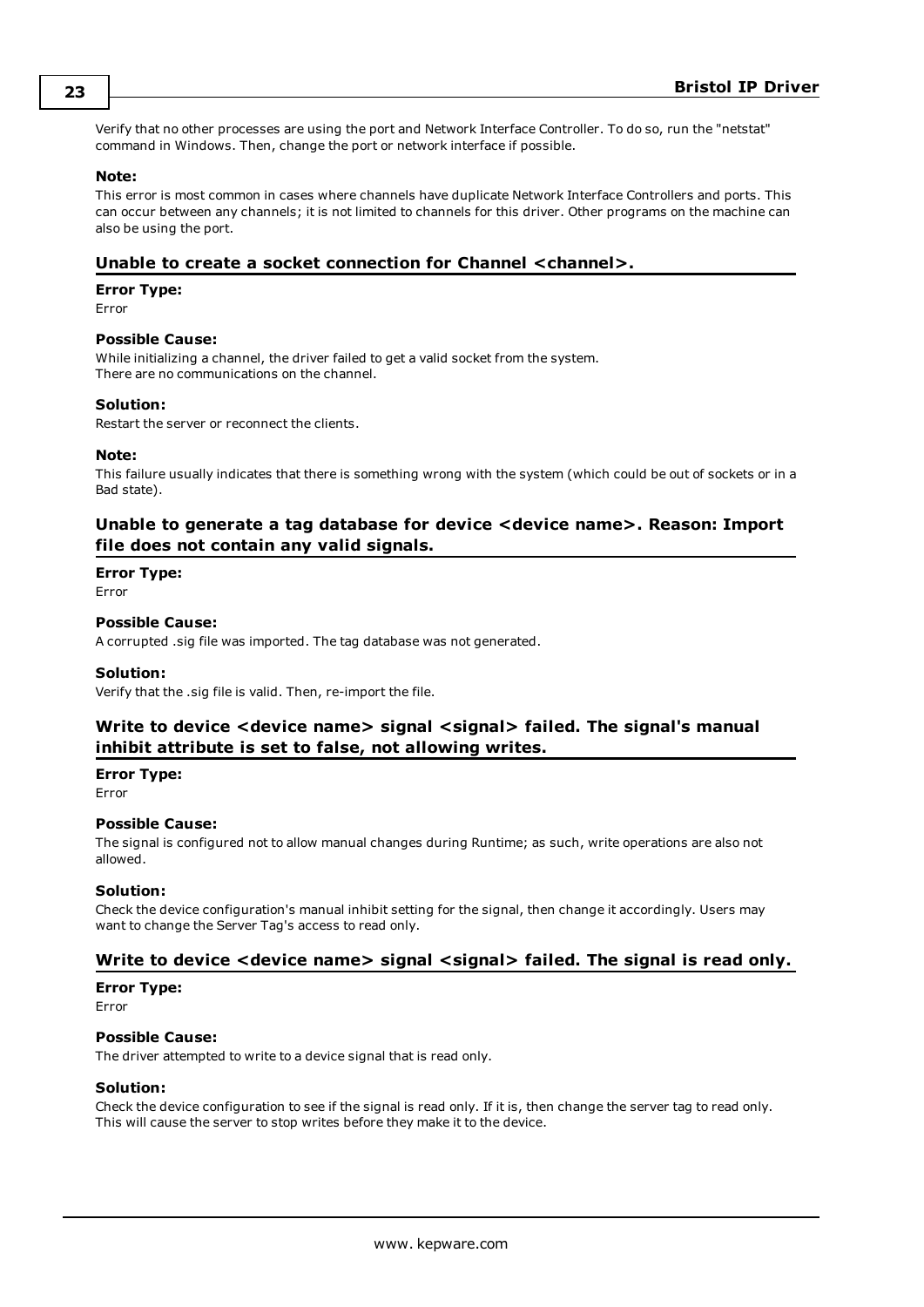## <span id="page-23-0"></span>**Write to device <device name> signal <signal> failed. The write value is invalid. Make sure the value is within the approved BSAP range.**

**Error Type:**

Error

#### **Possible Cause:**

- 1. The String, Float, or Boolean written to the device is malformed or is too large.
- 2. The type being written is different than the device data type (such as when writing a String to a Float signal).

### **Solution:**

- 1. Ensure that the signal data type in the device matches the write.
- 2. If the signal is a String, ensure that the length does not exceed the device's 64-character limitation and is null terminated.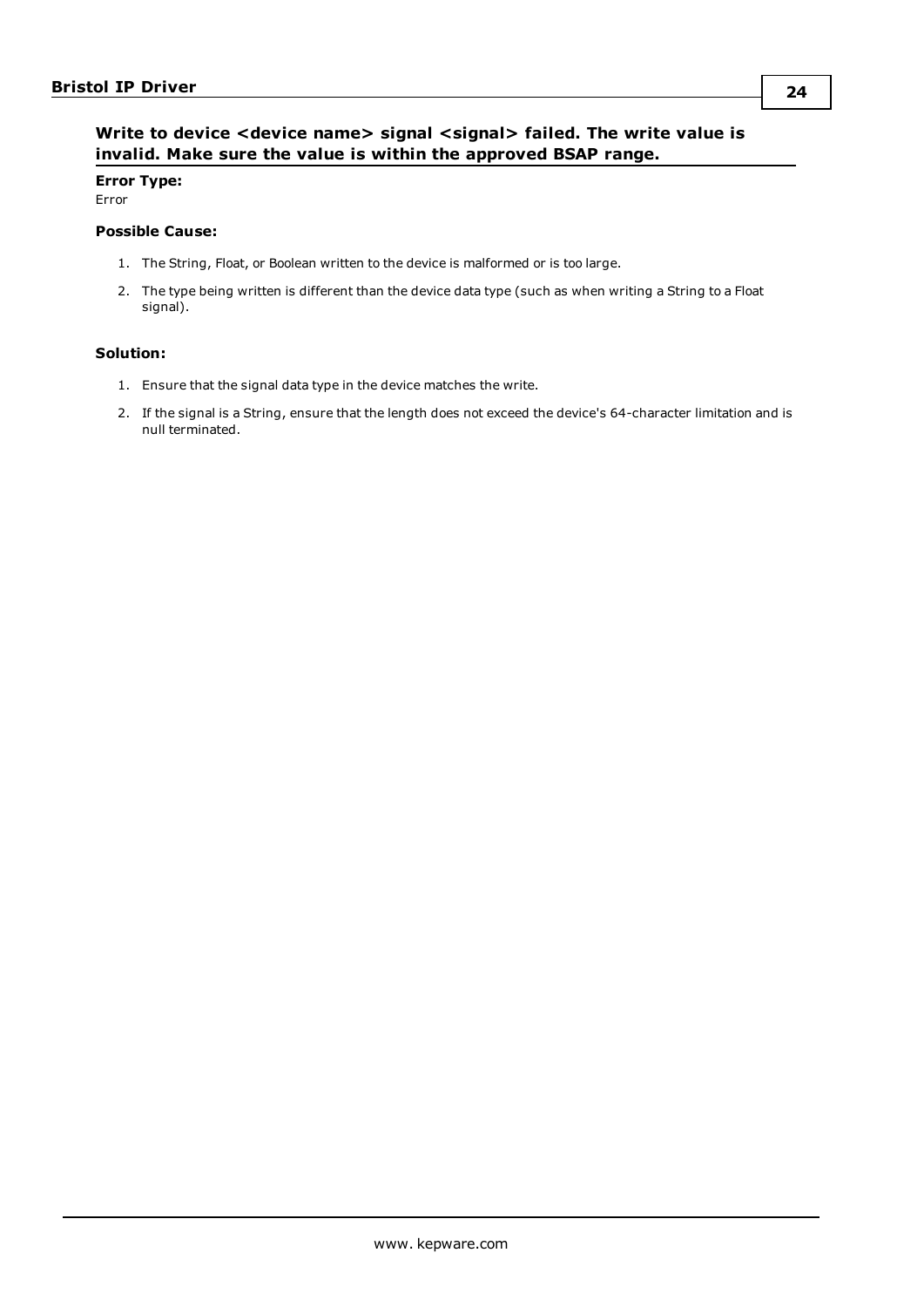# <span id="page-24-0"></span>**Index**

## **<**

<Operation> on device <device name> signal <signal> caused an overflow. Some data has been lost. [17](#page-16-1)

<Operation> on device <device name> signal <signal> failed. The device does not contain this signal. [18](#page-17-0)

<Operation> on device <device name> signal <signal> failed. The device requires higher level permissions to perform this operation. [18](#page-17-1)

<Operation> on device <device name> signal <signal> failed. The request was malformed or incomplete. [18](#page-17-2)

## **A**

A read by address failed because the MSD version for device <device name> changed. The driver is sending read by name requests to get the updated MSD version from the device. [18](#page-17-3)

A write by address failed because the MSD version for device <device name> changed. The driver is sending a write by name request to the device. [19](#page-18-0)

Address Descriptions [13](#page-12-0)

Automatic Tag Generation [14](#page-13-0)

## **B**

BSAP Networks [5](#page-4-2)

## **C**

Channel Setup [7](#page-6-0) Communication [8](#page-7-1)

## **D**

Data Types Description [12](#page-11-0) Device Setup [8](#page-7-0)

## **E**

Error Descriptions [17](#page-16-0)

## **F**

Failed to send a request to device < device>. The device is not communicating. [19](#page-18-1) Failed to send a request to device < device>. The packet is malformed or too large. [19](#page-18-2) Failed to stop Winsock communications. [20](#page-19-0)